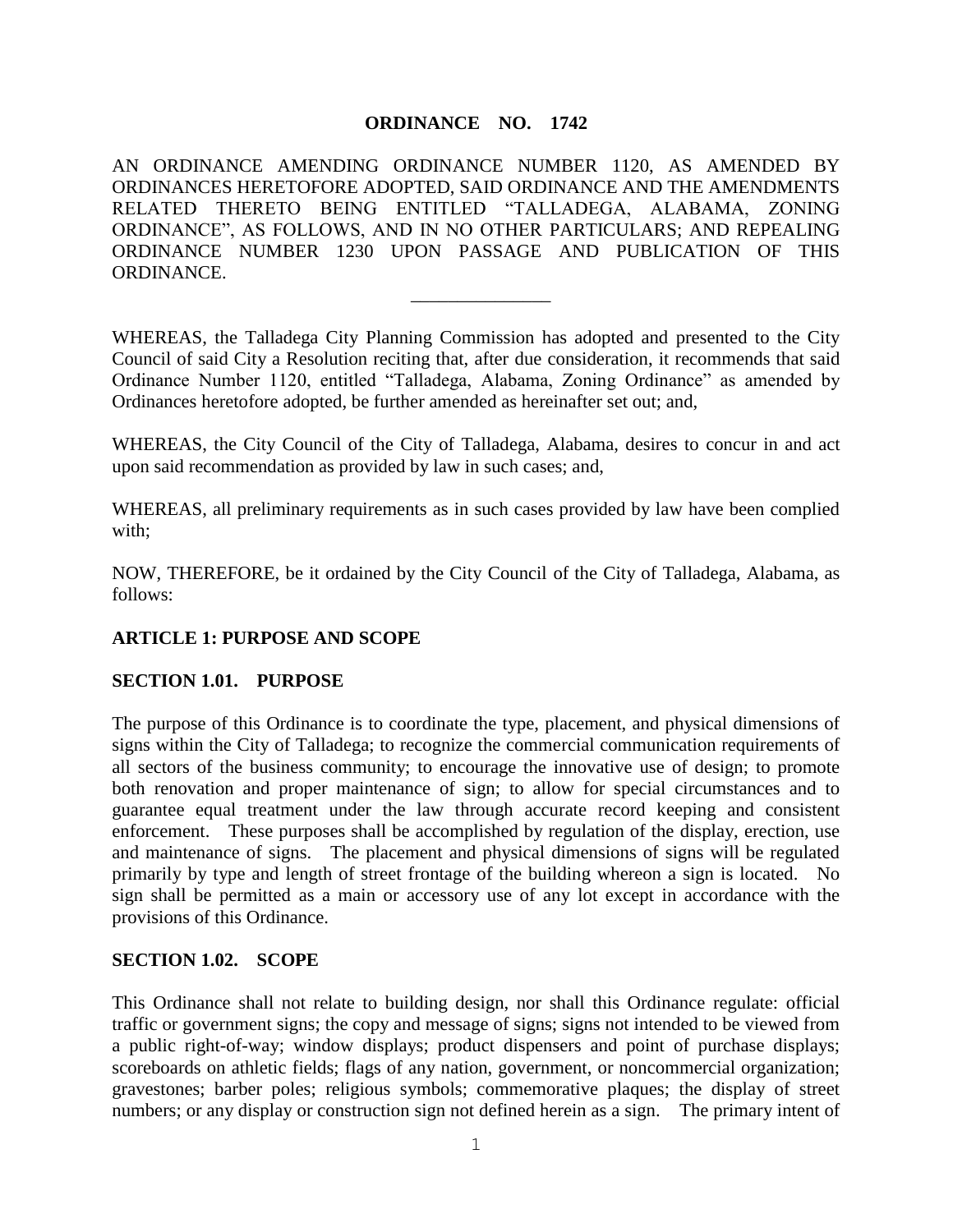the Ordinance shall be to regulate signs of a commercial nature intended to be viewed from any vehicular public right-of-way.

## **ARTICLE 2: DEFINITIONS**

Certain terms are defined for the purpose of this Ordinance as follows:

Abandoned Sign: A sign which no longer identifies or addresses a bona fide business, service, owner, product, or activity, and/or for which no legal owner can be found.

Animated Sign: Any sign which uses movement or change of lighting to depict action or create a special effect or scene (compare "flashing sign").

Area: See "Sign, Area Of".

Awning: A shelter projecting from and supported by the exterior wall of a building constructed of nonrigid materials on a supporting framework (compare "Marquee").

Awning Sign: A sign painted on, printed on, or attached flat against the surface of an awning.

Banner Sign: A sign made of fabric or any nonrigid material with no enclosing framework.

Billboard: See "Off Premise Sign".

Building: Any structure having a roof and intended for the shelter, housing, or protection of persons, animals or property.

Building Inspector: The Building Inspector of the City of Talladega or the building inspector's designated representative.

Changeable Copy Sign (Automatic): A sign on which a copy changes automatically on a lamp bank or through mechanical means, e.g., electrical or electronic time and temperature units.

City: Unless the context clearly discloses a contrary intent, the word "City" shall mean the City of Talladega.

Clearance (of a Sign): The smallest vertical distance between the grade of the adjacent street or curb and the lowest point of any sign, including framework and embellishments extending over that grade.

Construction Sign: A temporary sign identifying an architect, contractor, subcontractor, and/or material suppliers participating in construction on the property on which the sign is located.

Copy: The wording on a sign surface in either permanent or removal letter form.

Directional/Information Sign: An on premise sign giving directions, instructions or facility information and which may contain the name or logo of an establishment but does not contain any advertising copy, e.g., parking or exit and entrance signs.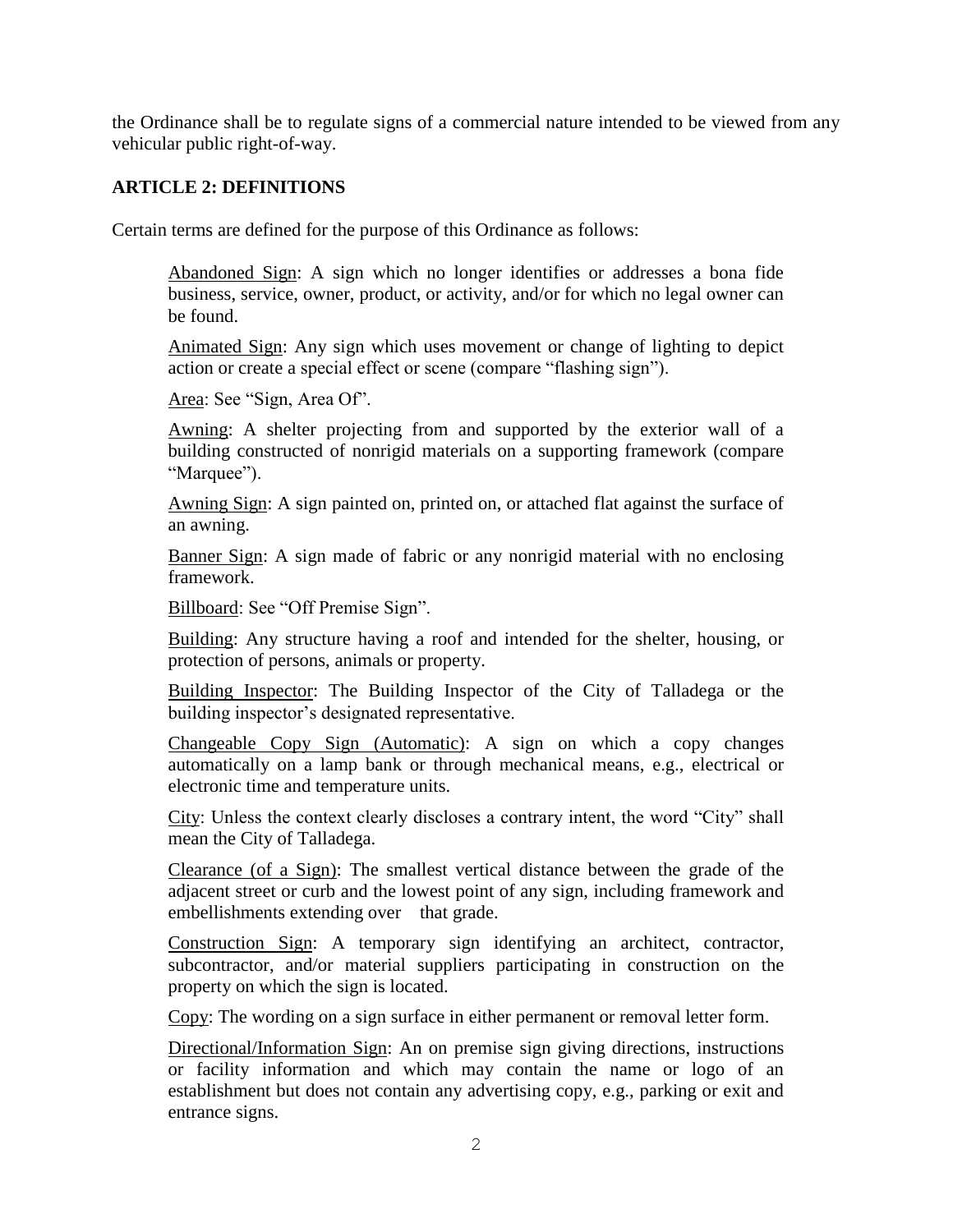Double Faced Signs: A sign with two faces.

Electrical Sign: A sign or sign structure in which electrical wiring, connections or fixtures are used.

Electronic Message Center: See "Changeable Copy Sign (Automatic)."

Facade: The entire building front including the parapet, excluding windows.

Face of Sign: The area of a sign on which the copy is placed.

Festoons: A string of ribbons, tinsel, small flags, or pinwheels.

Flashing Sign: A sign which contains an intermittent or sequential flashing light source primarily to attract attention, excluding changeable copy signs, animated signs, signs which, through reflection or other means, create an illusion of flashing of intermittent light (compare "Animated Sign", "Changeable Copy Sign").

Freestanding Sign: A sign supported upon the ground by poles or braces and not attached to any building.

Frontage: The length of the property line of any one premise along a public right-of-way which it borders.

Frontage, Building: The length of an outside building wall located on a public right-of-way wherein the primary point of pedestrian access to the building is located.

Government Sign: Any temporary or permanent sign erected and maintained by the City, County, State or Federal Government for traffic direction or for designation of or direction to any school, hospital, historical site, or public service, property, or facility.

Height (of a sign): The vertical distance measured from the highest point of the sign, including embellishments, to the grade of the adjacent street, or the surface grade beneath the sign, whichever is less (compare "Clearance").

Historic District: That geographically defined area designated by Ordinance of the City Council as a historic district and designated on the zoning map of the City of Talladega as Historic Preservation Area.

Identification Sign: A sign whose copy is limited to the name and address of a building, institution, or person and/or to the activity or occupation being identified.

Illegal Sign: A sign which does not meet the requirements of this Ordinance.

Illuminated Sign: A sign with an artificial light source incorporated internally or externally for the purpose of illuminating the sign.

Incidental Sign: A small sign, emblem, or decal informing the public of goods, facilities, or services available on the premises, e.g., a credit card sign or a sign indicating the business hours of the location.

Lot: An unsubdivided parcel or portion of land occupied or intended to be occupied by a common use or occupied by a building or group of buildings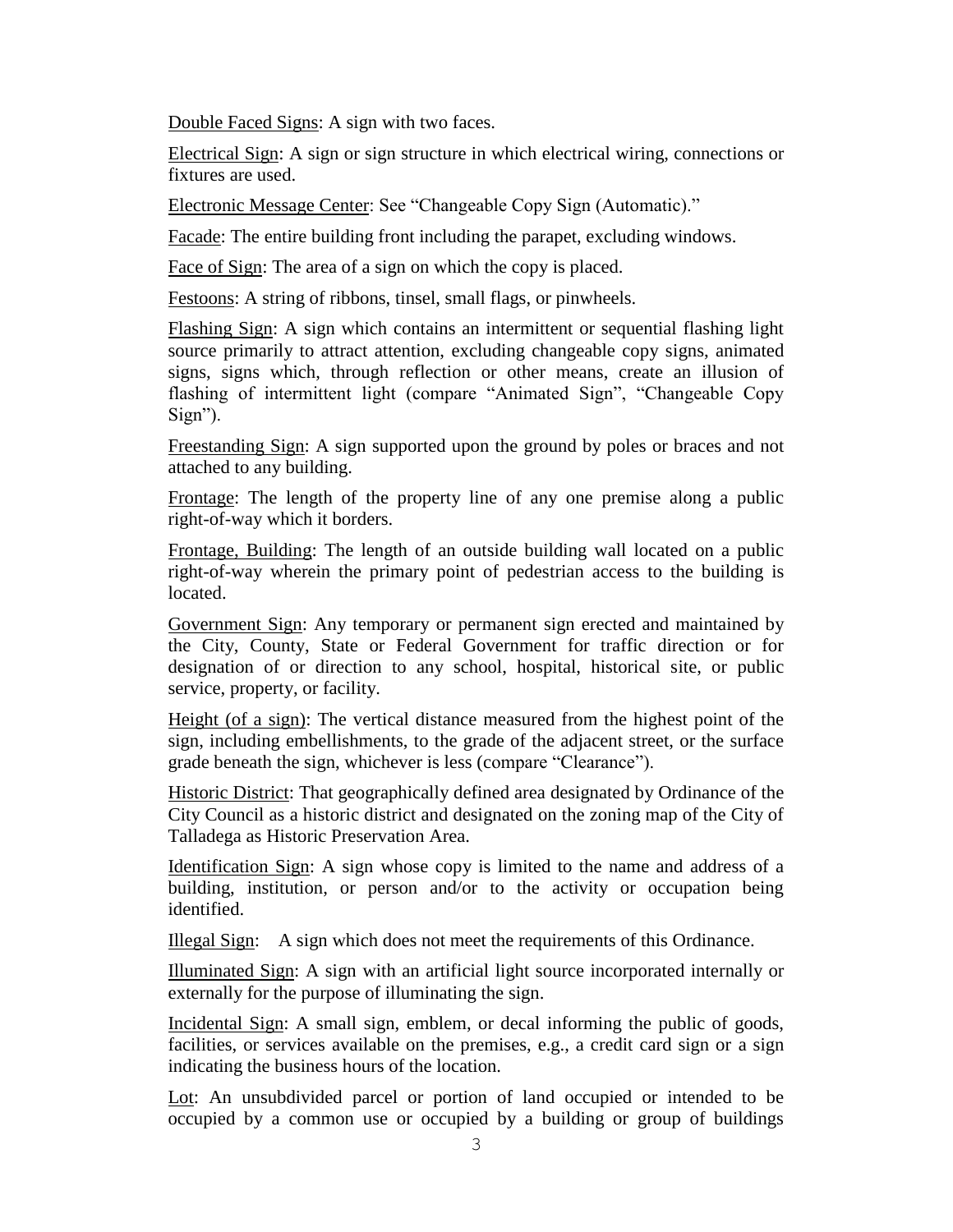devoted to similarly or complementary uses, together with the customary accessory buildings and uses and open spaces belonging to the same. The establishment of lease or rental lines shall not define separate lots for the purpose of this Ordinance.

Maintenance: The cleaning, painting, repair, or replacement of defective parts of a sign in a manner that does not alter the basic copy, design or structure of the sign.

Mansard: A sloped roof or roof like facade architecturally comparable to a building wall.

Marquee: A permanent roof like structure or canopy of rigid materials supported by and extending from the facade of a building (compare "Awning").

Marquee Sign: Any sign attached to or supported by a marquee structure.

Menu Board: Permanently installed sign (affixed to a post, pole, or wall) that provides a list of products and/or services offered for sale and/or pictorial display of products offered for sale, which may include the price of products and/or services. The list or display shall be located on the premises near the point of ordering, and can consist of the following varieties of menu boards:

Parking Stall Menu Board - Menu Board located adjacent to a vehicle parking stall on the premises of a business that utilizes drive-in parking stalls where customers remain seated in a vehicle.

Drive-Through Menu Board - Menu Board used solely for drive-through service at a business where customers remain seated in a vehicle occupying a drive-through service lane to the point of a drive-through service window or other service area.

Preview Menu Board - Menu Board which contains a limited list of products and/or services and/or pictorial display of products offered on a drive-through menu board of a business. A preview menu board abuts a drive-through service lane and precedes the drive-through menu board for the purpose of expediting the ordering of products and/or services from the drive-through menu board.

Movable Sign: Any sign designed to be moved by pushing, carrying or pulling on or by a person or vehicle or under its own power, on its own axle(s) and wheels.

Nameplate: A non-electric on-premise identification sign giving only the name, address, and/or occupation of an occupant or group of occupants of a building.

Nonconforming Sign: (1) A sign that, at the time of its erection, conformed to the sign ordinances at that time, but does not currently comply with sign ordinances, restrictions and regulations adopted subsequent to its erection. (2) A sign which does not conform to this sign ordinance but for which a special permit has been issued.

Occupancy: The portion of a building or premises owned, leased, rented, or otherwise occupied for a given use.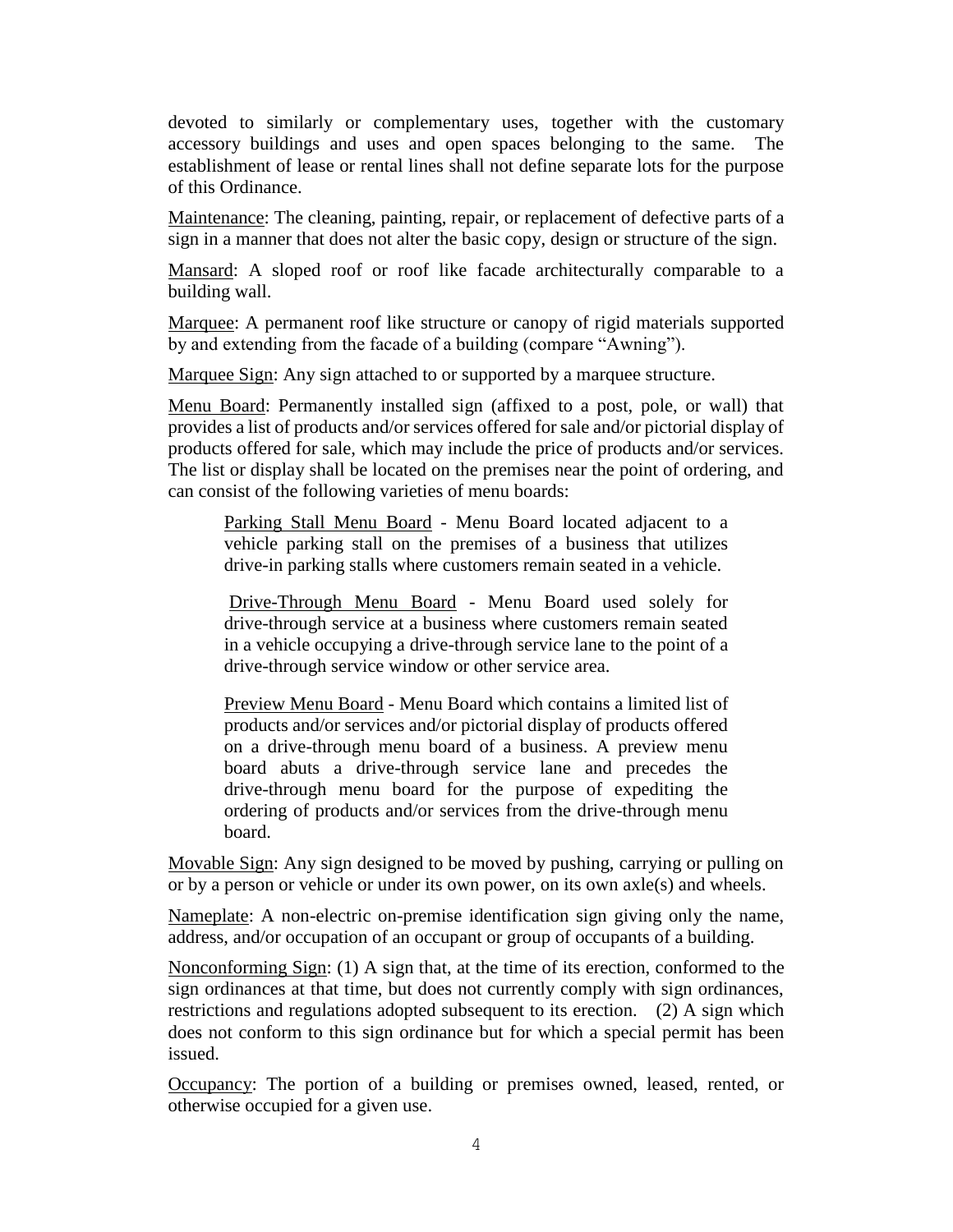Off-Premise Sign: A sign structure advertising an establishment, merchandise, service, or entertainment, which is not sold, produced, manufactured, or furnished at the lot on which said sign is located, e.g., "billboards" and "outdoor advertising".

On-Premise Sign: A sign which pertains to the use of the lot on which it is located.

Owner: A person named as the property owner on the property ownership records in the office of the Revenue Commissioner of Talladega County, Alabama. For the purpose of this Ordinance, the owner on which a sign is located is presumed to be the owner of the sign unless facts to the contrary are officially recorded or otherwise brought to the attention of the Building Inspector, e.g., a sign lease from a sign company.

Painted Wall Sign: Any sign which is applied with paint or similar substance on the face of a wall.

Parapet: The extension of a false front or wall above a roof line.

Person: Any individual, corporation, association, firm, partnership, or similarly defined interest.

Point of Purchase Display: Advertising of a retail item accompanying its display, e.g., an advertisement on a product dispenser.

Pole Cover: Covers enclosing or decorating poles or other structural supports of a sign.

Political Sign: A temporary sign used in connection with a local, state, or national election or referendum.

Portable Sign: Any sign designed to be moved easily and carried by an individual and not permanently affixed to the ground or to a structure or building. It is not a movable sign.

Premises: A parcel of land with its appurtenances and buildings which, because of its unity of use, may be regarded as the smallest conveyable unit of real estate.

Projecting Sign: A sign, other than a flat wall sign, which is attached to and projects from a building wall or other structure not specifically designed to support the sign.

Real Estate Sign: A temporary sign advertising the real estate upon which the sign is located as being for rent, lease, or sale.

Roofline: the top edge of a roof or building parapet, whichever is higher, excluding any cupolas, pylons, chimneys, or minor projections.

Roof Sign: Any sign erected over or on the roof of a building (compare "Mansard", "Wall Signs").

Rotating Sign: Any sign in which the sign itself or any portion of the sign moves in a revolving or similar manner.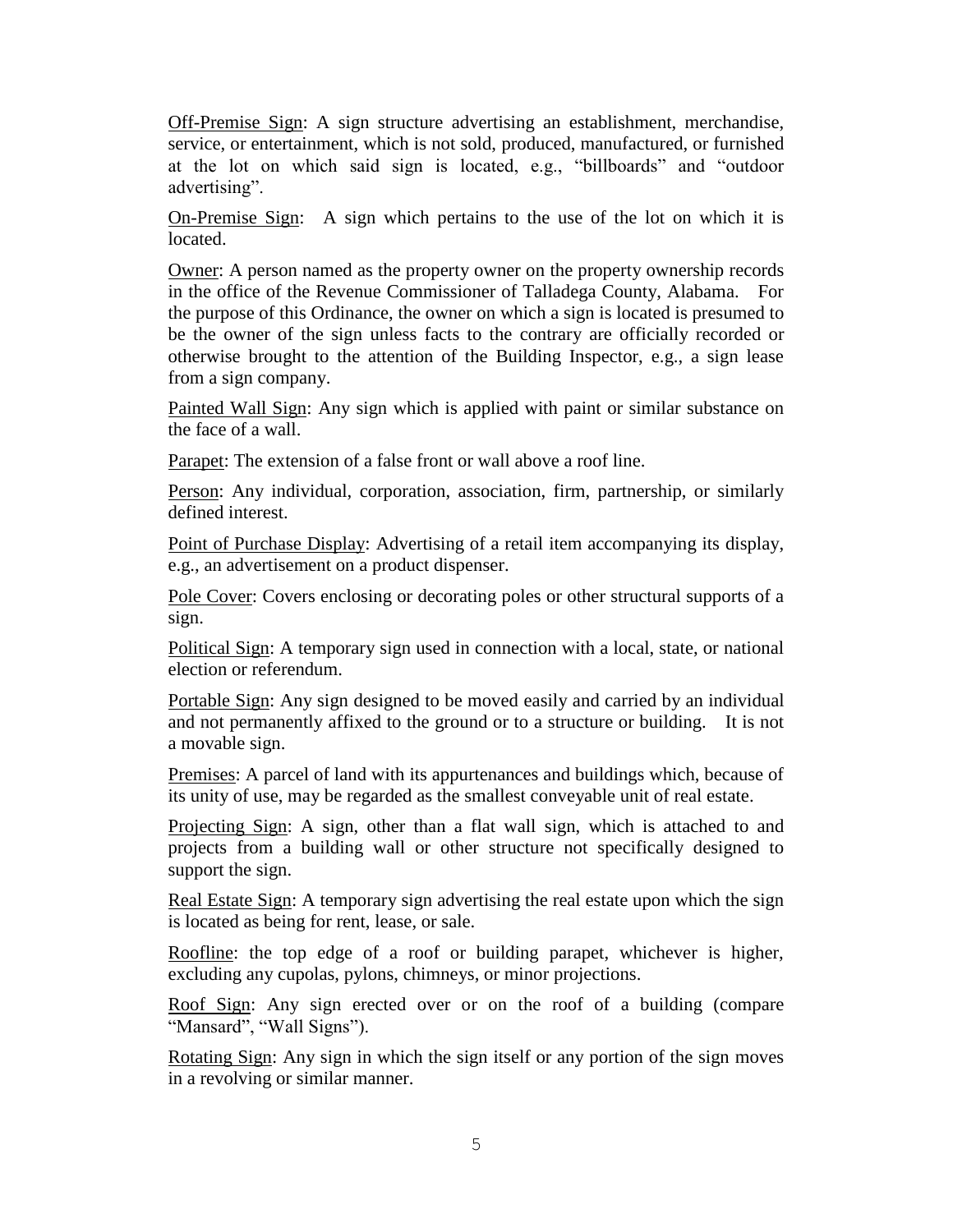Sandwich Board Sign: Any portable sign consisting of not more than two pieces of material hinged together at one end and not being any larger size than two feet wide by four feet high.

Secondary Sign: A sign located on the side or rear of a building.

Sign: Any device, structure, fixture, or placard using graphics, symbols, and/or written copy designed specifically for the purpose of advertising or identifying any establishment, products, goods, or services.

Sign, Area of: Projecting and freestanding: the area of a freestanding or projecting sign shall have only one face (the largest one) of any double or multi-faced sign counted in calculating its area. The area of the sign shall be measured as follows if the sign is composed of one or more individual cabinets:

a. The area around and enclosing the perimeter of each cabinet or module shall be summed and then totaled to determine total area. The perimeter of measurable area shall not include the embellishments such as pole covers, framing, decorative roofing, etc., provided that there is not written advertising copy on such embellishments.

b. Wall Signs: the area shall be within a single, continuous perimeter composed of any straight line geometric figure which encloses the extreme limits of the advertising message. The combined areas of the individual figures shall be considered the total sign area.

Snipe Sign: A temporary sign or poster affixed to a tree, fence, or stake.

Subdivision Identification Sign: A freestanding or wall sign identifying a recognized subdivision, condominium complex, or residential development.

Temporary Sign: A sign not constructed or intended for long-term use.

Under Canopy Sign: A sign suspended beneath a canopy, ceiling, roof, or marquee.

Use: The purpose for which a building, lot, sign, or structure is intended, designed, occupied, or maintained.

Vehicle: Any machine propelled by power other than human power designed to travel along the ground by use of wheels, treads, runners or slides, and transport persons or property or pull machinery and shall include, without limitation, every automobile, motorcycle, mobile trailer, semi-trailer, truck, truck tractor, trailer, tractor, buggy or wagon and any other device that is self-propelled or drawn, in, upon, or by which any person or property is or may be transported or drawn upon a public highway except such as is moved by animal power or used exclusively upon stationary rails or tracks.

Wall Sign: A sign attached horizontally parallel to and extending not more than 12 inches from the wall of a building. This definition includes painted, individual letter, cabinet signs, and signs on a mansard.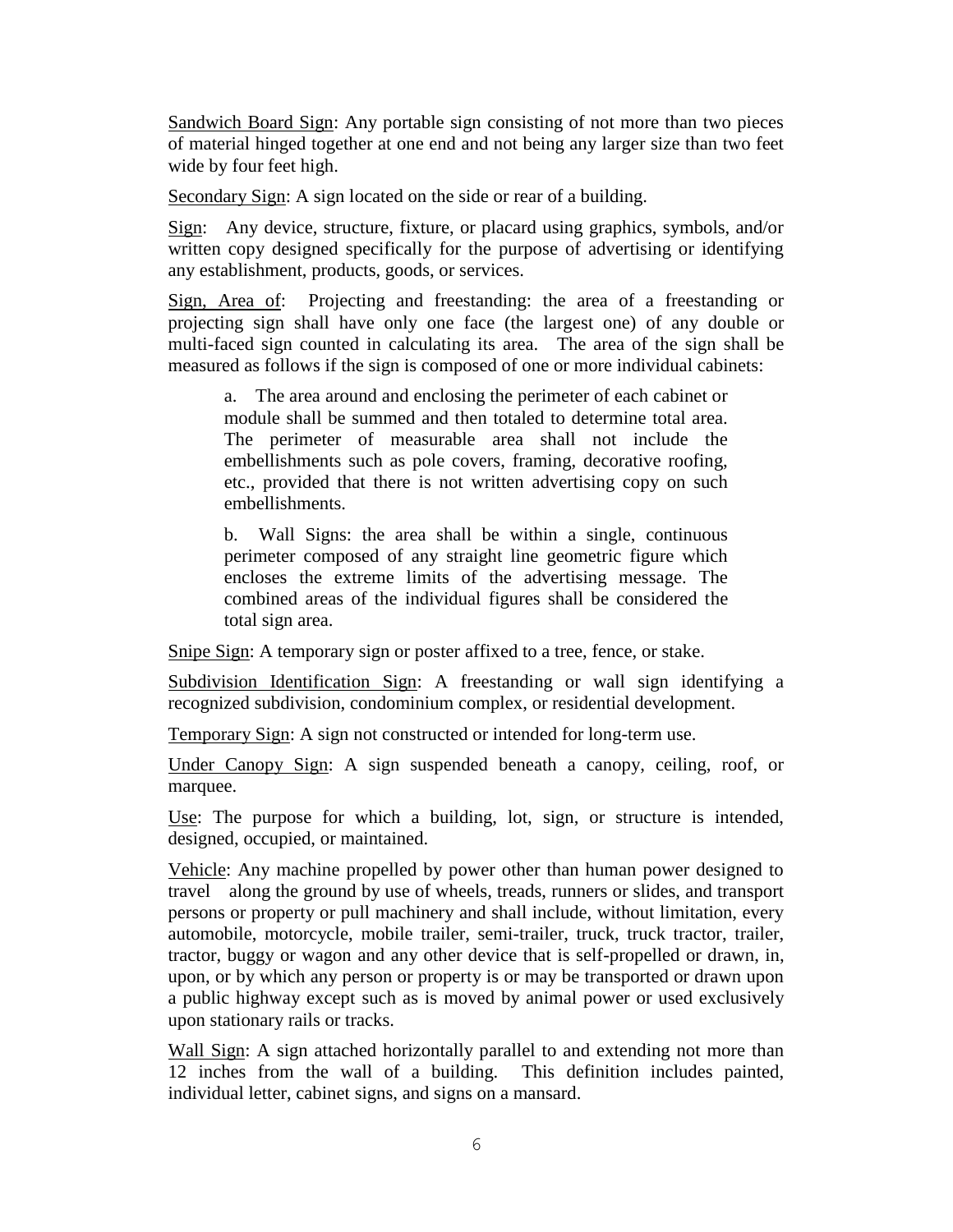Window Sign: A sign installed inside a window and intended to be viewed from the outside.

# **ARTICLE 3: GENERAL PROVISIONS**

# **SECTION 3.01. SIGNS PROHIBITED**

The following types of signs are prohibited in all zoning districts:

- (a) Abandoned signs;
- (b) Banners, pennants, festoons. (Except as described in Section 4.01(d);
- (c) Signs imitating or resembling official traffic or government signs or signals;

(d) Snipe signs or signs attached to trees, telephone poles, public benches, streetlights, or placed on any public property or public right-of-way;

(e) Signs placed on vehicles or trailers which are parked or located for the primary purpose of displaying said sign (this does not apply to allowed movable signs, portable signs or to signs or lettering on buses, taxis, or vehicles operating during the normal course of business); and,

(f) Signs placed in any part of the public right-of-way.

# **SECTION 3.02. PERMITS REQUIRED**

Unless otherwise provided by this Ordinance, all signs shall require permits and payment of fees as described in Section 8 of this Ordinance ten (10) days prior to erecting the sign. No permit is required for the maintenance of a sign or for a change of copy on painted, printed, or changeable copy signs.

### **SECTION 3.03. SIGNS NOT REQUIRING PERMITS**

The following types of signs are exempt from permit requirements but must be in conformance with all other requirements of this Ordinance:

(a) Construction signs of 32 square feet or less;

(b) Directional/Information signs of four (4) square feet or less located behind setback;

- (c) Holiday or special events decorations;
- (d) Nameplates of two (2) square feet or less;
- (e) Political signs;
- (f) Public signs or notices, or any sign relating to an emergency;
- (g) Real estate signs;
- (h) Window signs; and,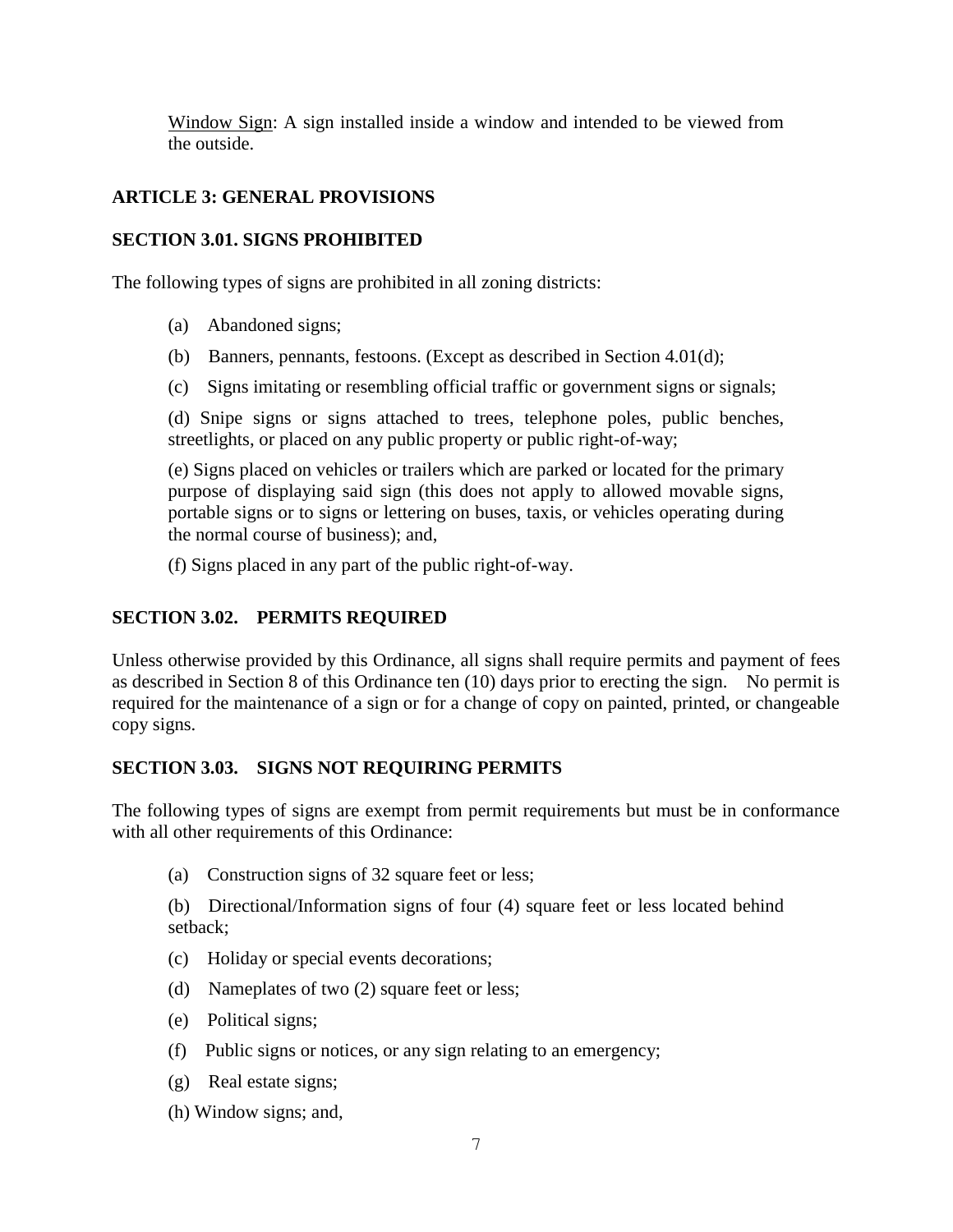(i) Incidental signs.

# **SECTION 3.04. MAINTENANCE**

All signs shall be properly maintained. Exposed surfaces shall be clean and painted, if paint is required. Defective parts shall be replaced. The Building Inspector shall have the authority under Section 8.08 to order the repair or removal of any sign which is defective, damaged, or substantially deteriorated.

# **SECTION 3.05. CHANGEABLE COPY**

Unless otherwise specified by this Ordinance, any sign herein allowed may use manual or automatic changeable copy.

# **SECTION 3.06. LIGHTING**

Unless otherwise specified by this Ordinance, all signs may utilize:

- (a) An exposed incandescent lamp without an external reflector and without a sunscreen or comparable diffusion; or,
- (b) Any revolving beacon light or flashing sign.

# **SECTION 3.07. SIGN CONTRACTOR'S LICENSE**

No person may engage in the business of erecting, altering, relocating, constructing, or maintaining signs without a valid business license and all required state and local building permits.

# **SECTION 3.08. INDEMNIFICATION AND INSURANCE**

All persons involved in the installation, maintenance, alteration, or relocation of signs near or upon any public right-of-way or property shall agree to hold harmless and indemnify the City, its officers, agents, and employees, against any and all claims of negligence resolution from such work insofar as this Ordinance has not specifically directed the placement of a sign.

All persons involved in the installation maintenance, alteration, or relocation of signs shall maintain all required insurance and shall file with the City a satisfactory certificate of insurance to indemnify the City against any form of liability relative to the installation, maintenance, alteration, or relocation of a sign in a minimum of \$1,000,000.00.

# **ARTICLE 4: REGULATION OF ON-PREMISE SIGNS BY ZONE**

# **SECTION 4.01. SIGNS PERMITTED IN ALL ZONING DISTRICTS**

The following signs are allowed in all zoning districts, subject to any and all additional restrictions placed on signs located in the Historic District as set forth in Section 4.04 herein: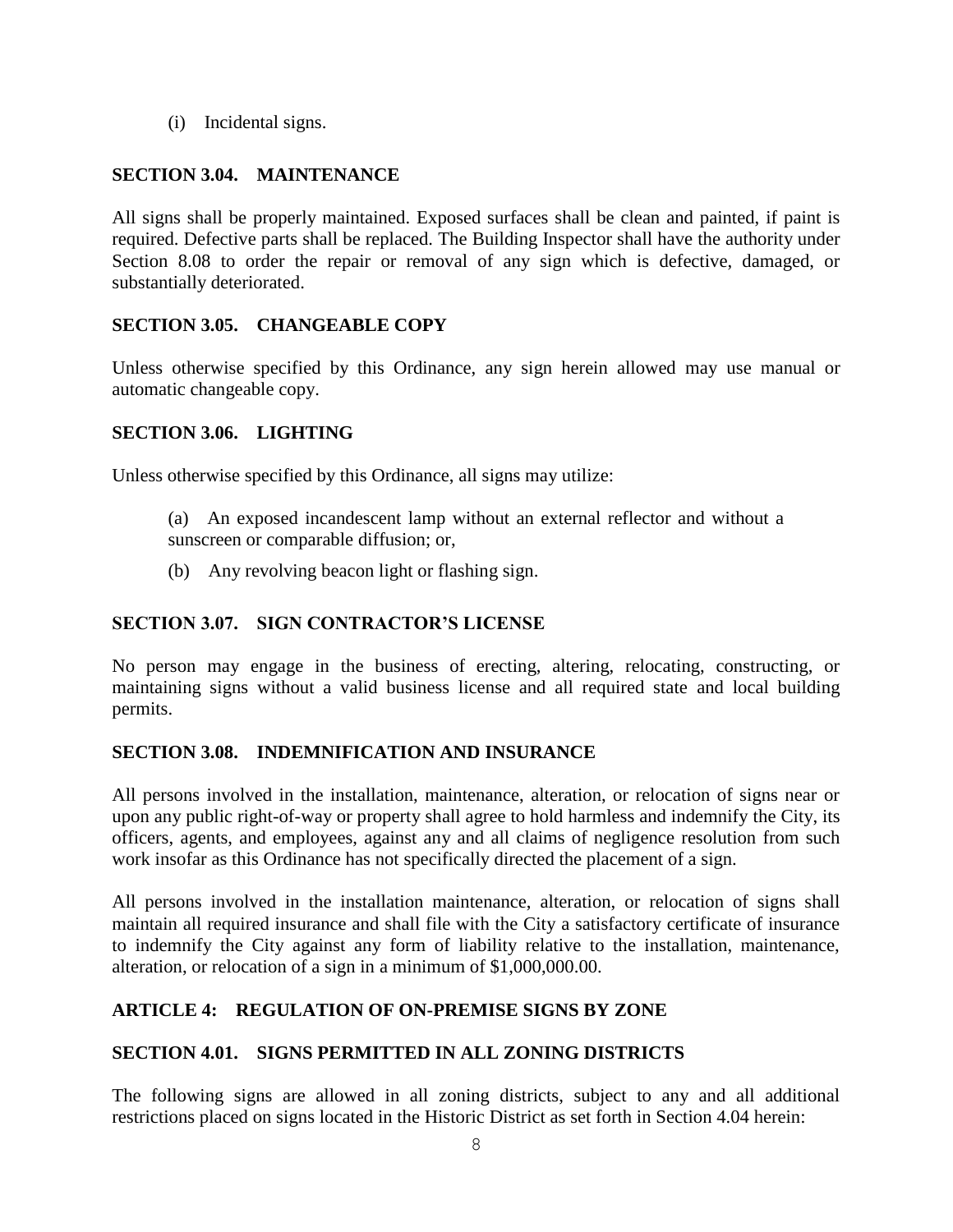(a) All signs not requiring permits (Section 3.03), subject to the limits specified in subsections (b) and (c) of this section;

(b) One (1) non-illuminated real estate sign per lot or premises, not to exceed four (4) square feet in sign area. Such signs must be removed within ten (10) days following sale, rental or lease;

(c) One (1) attached nameplate per occupancy, not to exceed two (2) square feet in sign area; and,

(d) One (1) temporary special events sign and decoration per premises as allowed by the Building Inspector for special events, grand openings, or holidays. Such signs and decorations may be erected fourteen (14) days prior to a special event or holiday and shall be removed five (5) days following the event or holiday. For grand openings such signs may be used for no more than fourteen (14) days.

### **SECTION 4.02. SIGNS PERMITTED IN RESIDENTIAL ZONING DISTRICTS**

The following signs are allowed in residential zoning districts R-1, R-2, R-3, R-4, R-5 and R-6, subject to any and all additional restrictions placed on signs located in said Historic District:

(a) All signs as permitted in Section 4.01;

(b) Two (2) subdivision identification signs per neighborhood, subdivision, or development, not to exceed 32 square feet in sign area;

(c) Two (2) identification signs per apartment or condominium complex, not to exceed 32 square feet in sign area;

(d) For permitted nonresidential uses, including churches and synagogues, one (1) freestanding sign, not to exceed 32 square feet in area.

(e) All permitted freestanding signs shall have a maximum height limit of eight (8) feet and shall have a setback of ten (10) feet from any public right-of-way; and,

(f) In zoning districts R-1, R-2 and R-3, one (1) political sign per candidate per lot not to exceed four (4) square feet in sign area. Political signs shall not be erected more than sixty (60) days prior to the election or referendum concerned and shall be removed seven (7) days following such election or referendum. Political signs may be placed only on private property and only with the written permission of the property owner(s).

(g) In zoning districts R-4, R-5 and R-6, one (1) political sign per lot, not to exceed 32 square feet in sign area. Such signs shall not be erected more than 60 days prior to the election or referendum concerned and shall be removed seven (7) days following such election. Political signs may be placed only on private property and only with the written permission of the property owner(s).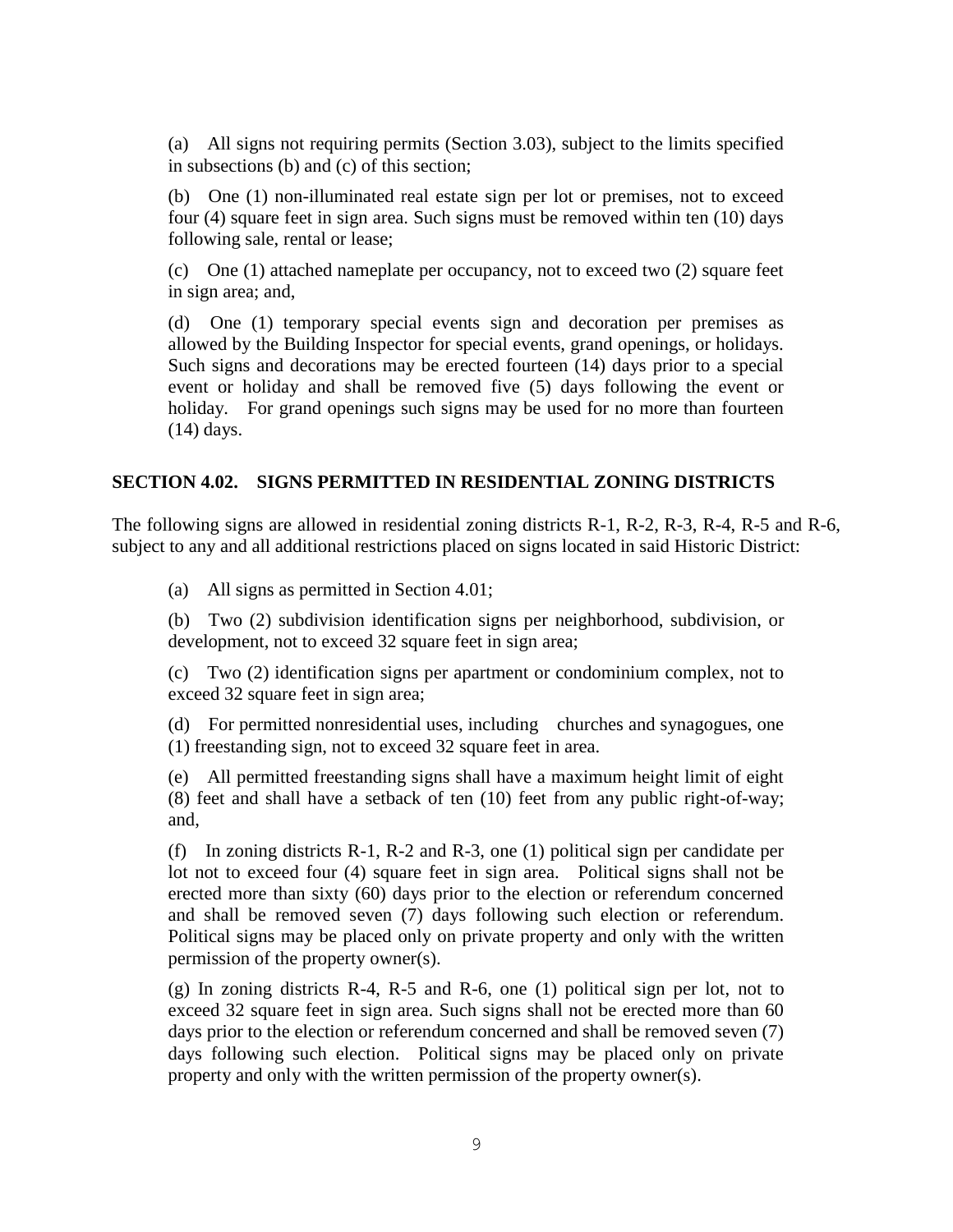# **SECTION 4.03. SIGNS PERMITTED IN COMMERCIAL, OFFICE AND SERVICE AND INDUSTRIAL ZONING DISTRICTS**

The following signs are allowed in commercial, office and industrial zoning districts, C-1, C-2, C-3, C-4, O-S, I-P, M-1 and M-2 subject, however, to any and all additional restrictions placed on signs located in said Historic District:

(a) All signs as permitted in Section 4.01 and 4.02;

(b) One (1) construction sign for each street frontage of construction project, not to exceed 32 square feet in sign area. The signs may be erected 60 days prior to beginning of construction and shall be removed 30 days following completion of construction;

(c) One (1) political sign per lot, not to exceed 32 square feet in sign area. Such signs shall not be erected more than 60 days prior to the election or referendum concerned and shall be removed seven (7) days following such election. Political signs may be placed only on private property and only with the written permission of the property owner(s);

(d) Four (4) directional/informational signs per lot, at each entrance point and/or exit point from or onto a public street from the premises not to exceed six (6) square feet in sign area or three (3) feet in height;

(e) Only one (1) freestanding sign per lot and street front is allowed. The sign may not exceed one (1) square foot in sign area for each linear foot of main street frontage-not to exceed 300 square feet. If the property is a shopping center only one (1) freestanding sign is allowed per street front. Where the lot is located on a corner of the intersection of two streets or has more than one (1) main street frontage, one (1) additional freestanding sign will be allowed on the additional frontage not to exceed the size of the permitted freestanding signs; provided however, this restriction shall not apply to traffic directional/information signs;

(f) All freestanding signs shall be located at least ten (10) feet off of the public right-of-way boundary line, where the grade clearance of the sign is a minimum of ten (10) feet, the leading edge of the sign may be at the right-of-way boundary line, but, in no case, may the sign be located on or over public property;

(g) No part of any sign shall be located within 25 feet of the intersection of any two (2) streets or within 25 feet of the intersection of any street and railroad, unless the sign has a minimum grade clearance of ten (10) feet and a single support not in excess of 18 inches wide, in which case, the leading edge of the sign shall be set back from the intersection ten (10) feet;

(h) No sign shall be located within15 feet of the intersection of any street and driveway, unless the sign has a minimum grade clearance of ten (10) feet and a single support not in excess of 18 inches wide, in which case, the leading edge of the sign shall be set back from the intersection ten (10) feet;

(i) Wall signs shall not exceed an aggregate area of one (1) square foot in sign area for each linear foot of that occupancy's building frontage;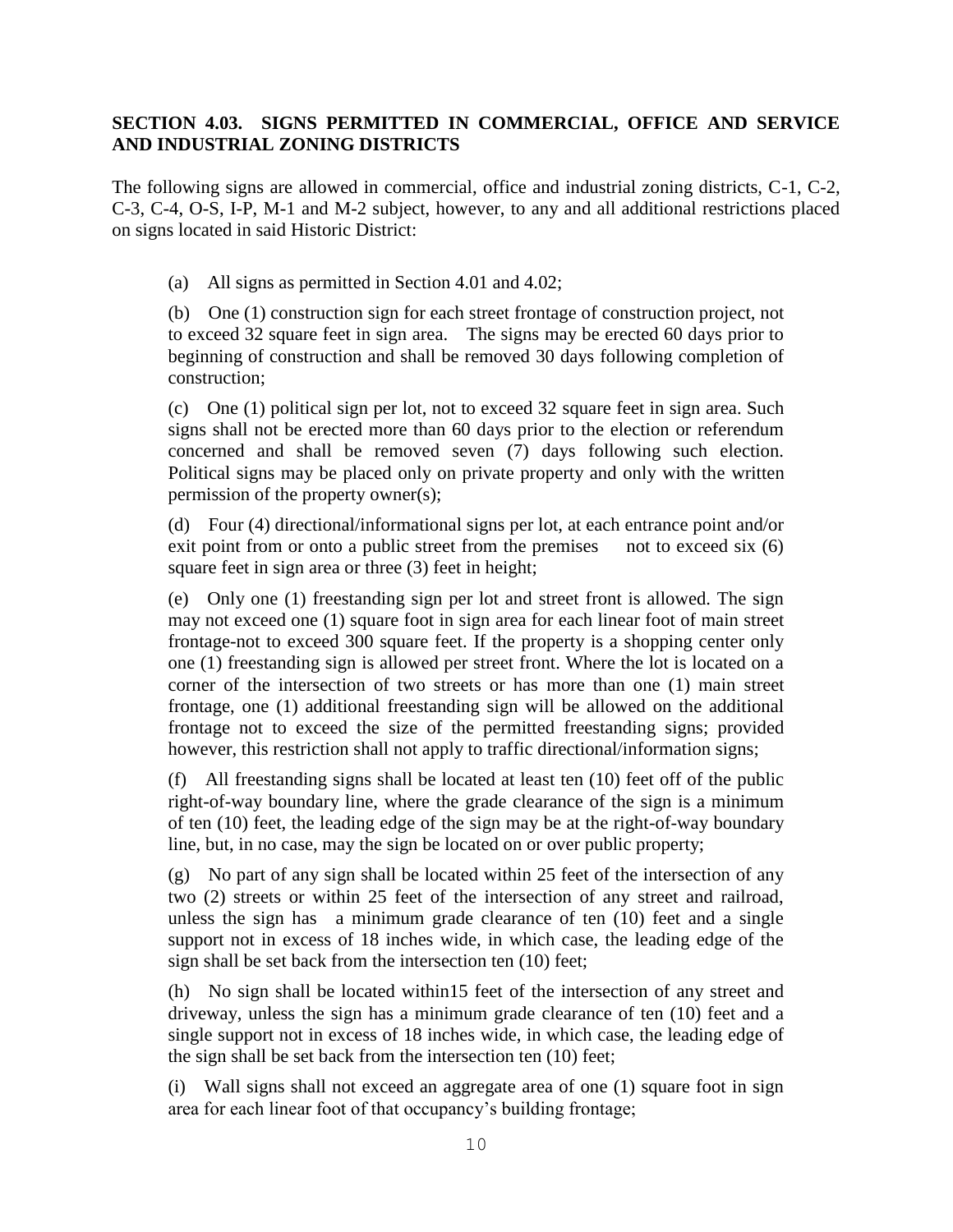(j) Projecting signs may be permitted for business identification purposes and may be mounted on the front of a building facing the main thoroughfare. Projecting signs shall not exceed 6 square feet in sign area and shall not project further than five (5) feet from the building face towards the street, sidewalk or road. Projecting signs shall not exceed a maximum sign face or copy height greater than two (2) feet and a maximum sign face or copy width greater than three (3) feet. The minimum clearance for projecting signs as measured from the bottom of the sign face, including all supporting frames or braces, to the finish ground level directly beneath the sign shall not be less than eight (8) feet;

(k) Two (2) awning signs per occupancy not to exceed 25 percent of the surface area of an awning, or one (1) marquee front and side;

(l) One (1) under-canopy sign per occupancy, not to exceed eight (8) square feet in sign area;

(m) Incidental signs not to exceed 20 square feet in aggregate sign area per occupancy;

(n) One (1) portable sign per business. Inspection and permit required annually;

(o) One (1) movable sign per business. Inspection and permit required annually; or,

(p) One (1) sandwich board sign per occupancy.

(q) Menu board signs shall conform to the following conditions as to the number of signs, size and location:

i. Parking stall menu board signs shall not exceed eight (8) square feet in sign area per sign.

ii. Drive-through menu board signs shall not exceed eight (8) feet in height and shall be no greater than forty (40) square feet in sign area per sign.

iii. Preview menu board signs shall not exceed six (6) feet in height and shall be no greater than twenty (20) square feet in sign area per sign and shall not permitted on the premises unless there exists on the premises a drive-through menu board sign. There shall not be more than one preview menu board sign on any premises regardless of the number of drive-through menu board signs on the premises.

iv. There shall be no flashing lighting or strobe lighting permitted on any menu board sign.

v. All menu board signs shall be permanently affixed to the premises.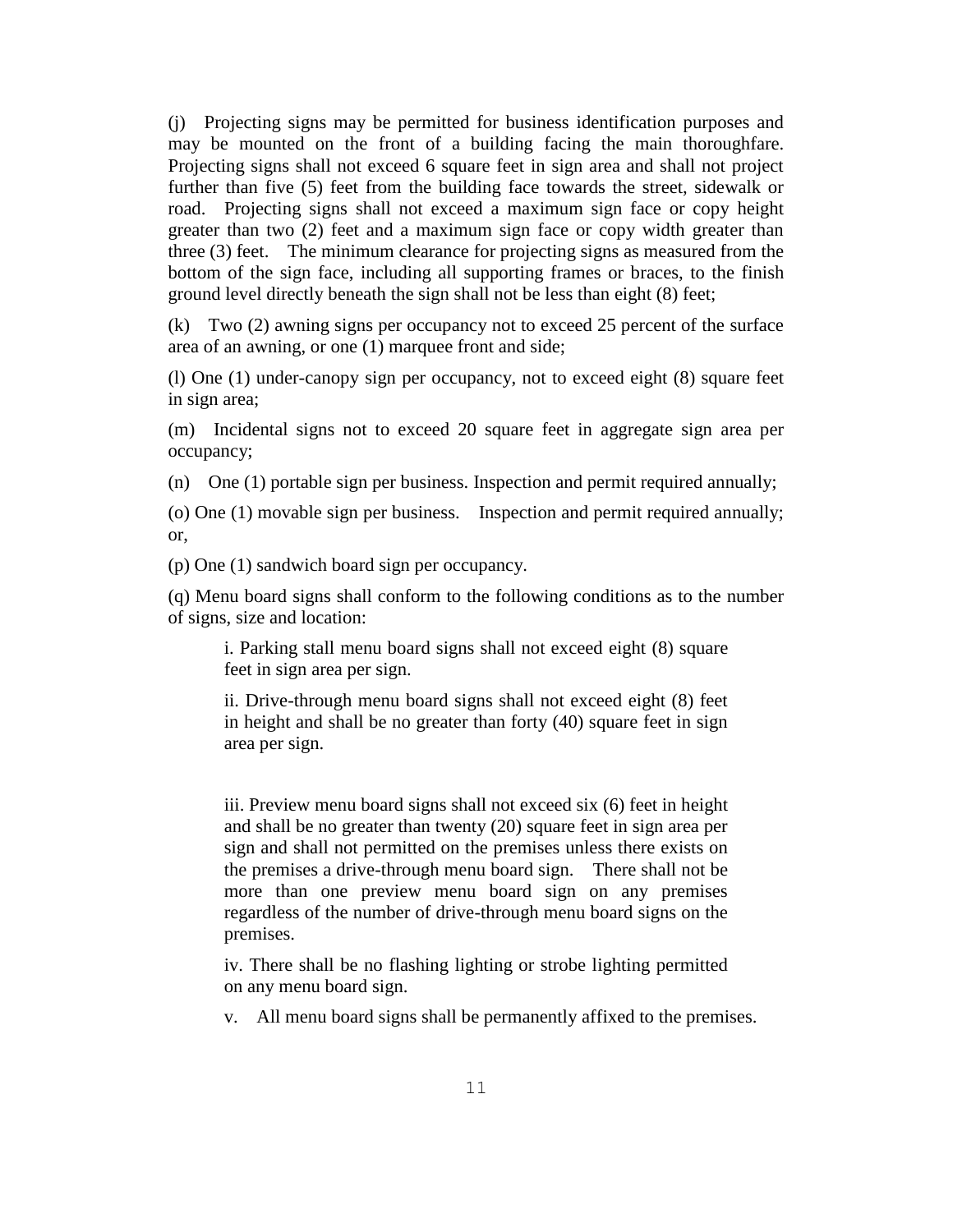#### **SECTION 4.04. SIGNS IN HISTORIC DISTRICT**

The Historic District consists of four geographically defined areas designated by Ordinance of the City Council as follows: The Silk Stocking District, Ordinance 1287; Bishop Flats, Ordinance 1315; Talladega College, Ordinance 1322 and Talladega County Courthouse Square, Ordinance 1316. The design of signs within the Historic District must be approached with care. Great importance is placed on the relationship of a sign to the facade on which it is located. A sign must be designed for careful integration with the architectural features of the building and other structures and the exterior environment of the Historic District. Its size and proportions must relate to the fenestration and detailing of the building.

Signs which are allowable under these guidelines and are visible from both the street and sidewalk will satisfy the legitimate needs of commerce without visual clutter and without interference with the views of the buildings and other signs. Before installation of any sign, the sign must be approved by the Historic Preservation Commission. No permit shall issue for signage in the Historic District without having first received a Certificate of Appropriateness by the Historic Preservation Commission.

Signs in the Historic District shall be regulated as follows:

The Silk Stocking District, Bishop Flats and Talladega College shall be regulated by the provisions of this ordinance applicable to the particular zoning district in which the property is located.

Talladega County Courthouse Square shall be regulated by and shall comply with the following:

(a) Signs shall be limited to those identifying the occupancy use conducted therein and only one sign per building facade shall be permitted.

(b) Advertising by material or product manufactures or suppliers shall not be permitted. Such existing advertising or business signs that are determined historically significant may be retained if feasible;

(c) Total area for signage allowed on sign area is not to exceed one (1) square foot for one linear foot of building street frontage;

(d) All lighting elements such as wires, conduits, junction boxes, transformers, ballasts, switches and panel boxes shall be concealed from view as much as possible;

(e) Signs and displays for advertising or promotion are not permitted in public right-of-ways;

(f) Wall signs shall be placed horizontally parallel to the building face and shall not project more than twelve (12) inches from the surface of the building and shall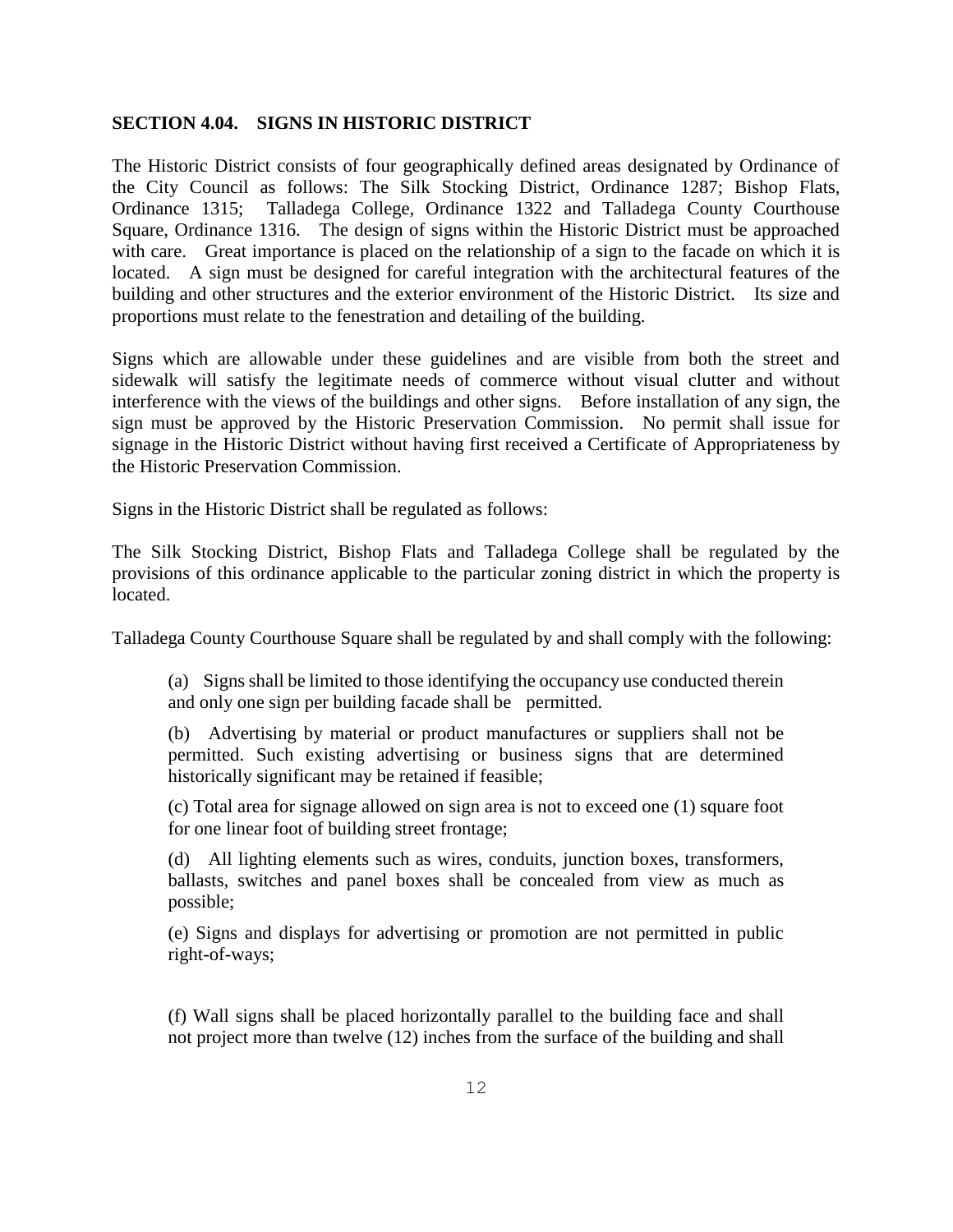not exceed in area one square foot per one (1) linear foot of building street frontage;

(g) In the case of lots facing more than one public thoroughfare, the following rules shall apply:

i. If the building located on the lot has two entrances, each fronting on a public thoroughfare, each facade is to be calculated separately as to size allowed for each;

ii. Where there exists retail customer entrances on more than one side of the building, the total area for signage allowed on each side of the building having a street frontage shall not exceed one square foot for one linear foot of building street frontage;

iii. Where there are buildings with multiple sides facing a public thoroughfare with no retail customer entrance on the side of the building, total area for signage allowed on sign area shall not exceed three-quarter foot for one linear foot of building street frontage;

(h) Wall signs shall be placed no higher than the bottom of the second story window;

(i) Lettering applied to ground floor show windows or entrance doors shall not exceed six (6) inches in height, and the text limited to identification of the primary business therein;

(j) Signs identifying the business occupant shall be permitted at the road entrance doors but shall not exceed six (6) square feet in size except where there is a retail shop entrance;

(k) Projecting signs shall not be permitted on any portion of any building unless the same comply with engineering standards for projecting signs and are specially permitted by the Building Inspector;

(l) Signs on frame backings or use of separate cutout letters shall be permitted in accordance with the above limits for wall signs;

(m) Secondary signs shall be permitted for the identification of commercial tenants occupying the upper floors of a building. Such signs shall not exceed two (2) square feet in an area and shall not project more than two (2) inches beyond the surface of the building;

(n) Roof top sign, signs on or above the parapet of a building, billboards, or other outdoor advertising signs painted or mounted on structures, except as otherwise herein provided, shall not be permitted;

(o) Painted or sewn signs designating only the business name and address on awning of free-standing canopies are permitted, provided the total area of the sign is included in the total allowed sign area as above described;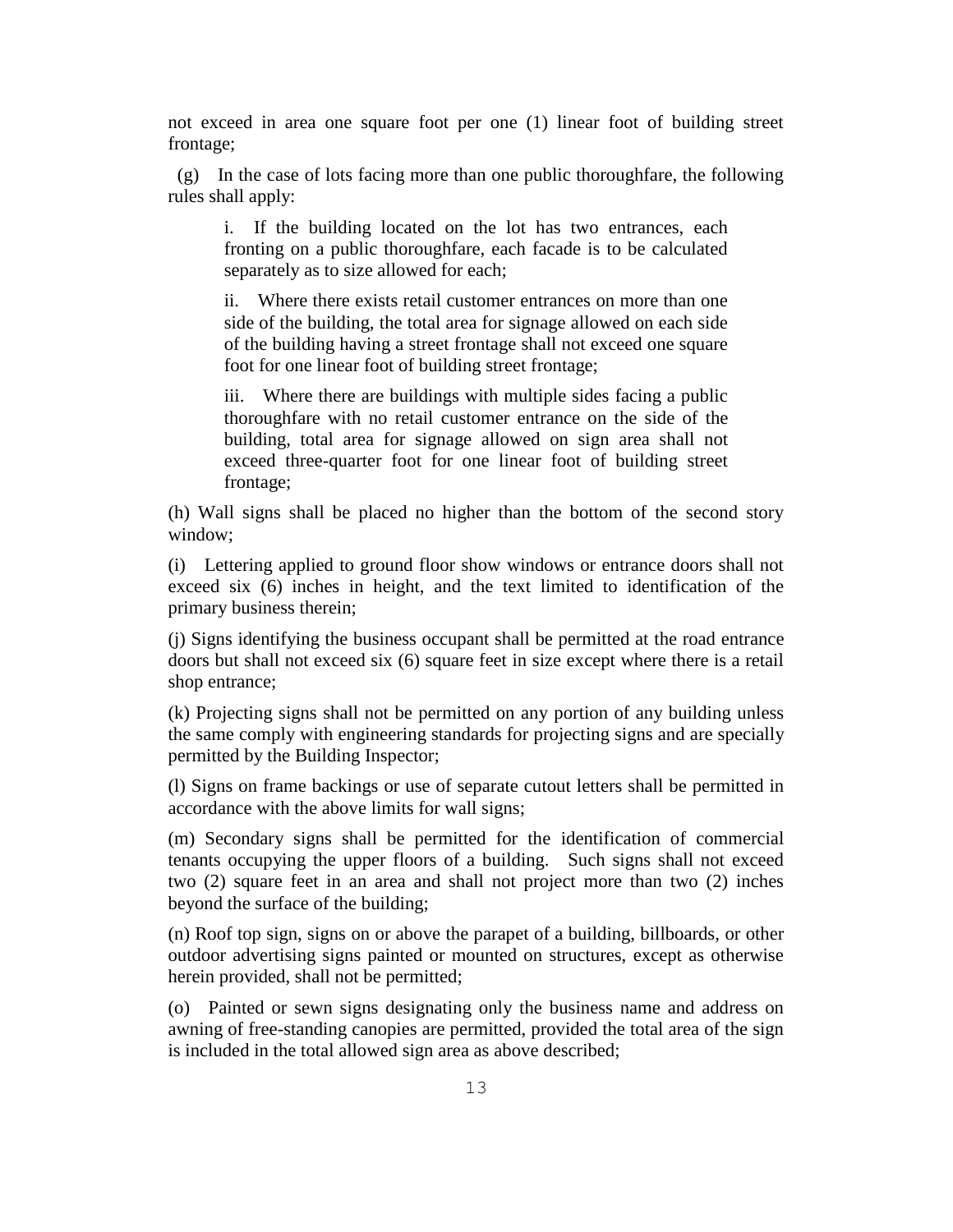(p) Sign letters and colors:

i. Colors: Historic colors as approved by the Historic Preservation Commission;

ii. Letters: Single colors on contrasting background not to exceed twelve (12) inches in height;

(q) Movable signs are prohibited in the Historic District;

(r) Sandwich board signs may be allowed by special permit from the Building Inspector. Permitted sandwich board signs shall only be used during the business operating hours of the business permitted for use of the sign. Sandwich boards may only be placed on that part of the public sidewalk in front of the business permitted for use of sandwich board signs. The placement of sandwich board signs shall not interfere with or impede the flow of pedestrian traffic along the public sidewalk nor interfere with the access of emergency first responders or public safety facilities, e.g., fire hydrants; and,

(s) Illuminated signs are prohibited in the Historic District.

## **SECTION 4.05. SPECIAL REGULATIONS REGARDING MOVABLE SIGNS AND PORTABLE SIGNS**

In addition to any regulations applying to signs in general, the following additional regulations shall apply to movable signs and portable signs:

(a) Movable signs and portable signs shall comply with the same setback and sight distance requirements as all other signs;

(b) No movable sign or portable sign shall be illuminated by or contain flashing intermittent or rotating or moving light or lights. No movable sign or portable sign shall be animated;

(c) Movable signs or portable signs shall be limited to one (1) per business; and,

(d) Subject to the provisions of this Ordinance, movable signs or portable signs shall be permitted uses in C-3, C-4, M-1 and M-2 districts and may be use permitted upon appeal in C-1 and C-2 districts.

#### **ARTICLE 5: REGULATION OF OFF-PREMISE SIGNS**

#### **SECTION 5.01. OFF-PREMISE SIGNS**

In addition to any regulations applying to signs in general, the following regulations shall apply to off-premise signs: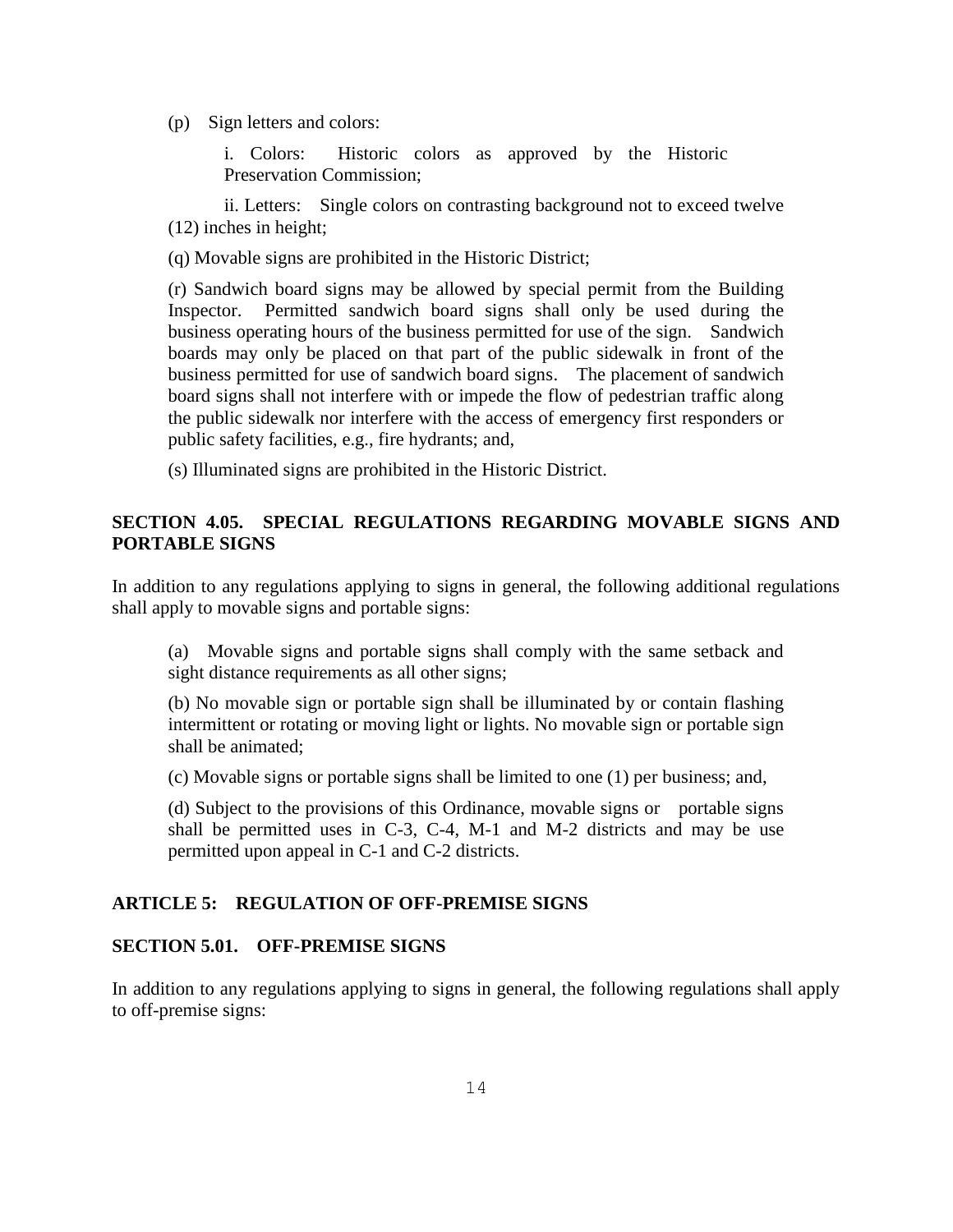(a) No billboard shall be located closer than 1,000 feet to any other billboard on the same side of any street, on the route of travel. The distance shall be measured along the nearest edge of the pavement at points directly opposite the center of the sign and located on the same side of the street.

(b) Billboards shall not be located one above the other or side by side.

(c) No billboard located in the City shall exceed 600 square feet in area.

(d) Unless otherwise provided for in this Ordinance, billboards shall comply with the same height, setback, and spacing requirements as all other signs.

(e) No billboard shall be located closer than 100 feet to any residential district or any property used for residential purposes, unless separated from it by a street or building.

(f) The lowest portion of any billboard must be at least twelve (12) feet above grade.

(g) No billboard shall be illuminated by or contain flashing, intermittent, rotating or moving light or lights used primarily to attract attention, excluding electronic message centers or time and temperature.

(h) All billboards shall be of all-metal whether single pole or steel beam construction except for the skirt which may be of other durable materials.

(i) Subject to the provisions of this Ordinance, billboards shall be permitted uses in C-2, C-3, C-4, M-1 and M-2 districts. Billboards shall not be permitted in any other districts.

(j) Off-premise directional signs of 32 square feet or less shall be use permitted upon appeal where spacing and setbacks are a hardship.

(k) No sign shall exceed 50 feet above ground.

#### **ARTICLE 6: NON-CONFORMING SIGNS**

#### **SECTION 6.01. DETERMINATION OF LEGAL NON-CONFORMITY**

Signs in existence at the time of the adoption of this Ordinance that do not conform to the specific provisions of the Ordinance may be eligible for designation as "legal non-conforming signs" provided that:

(a) The Building Inspector determines that such signs are properly maintained and do not in any way endanger the public; and,

(b) The sign was legally permitted or a variance granted that complied with all applicable laws on the date of the adoption of this Ordinance.

#### **SECTION 6.02. LOSS OF LEGAL NON-CONFORMING STATUS**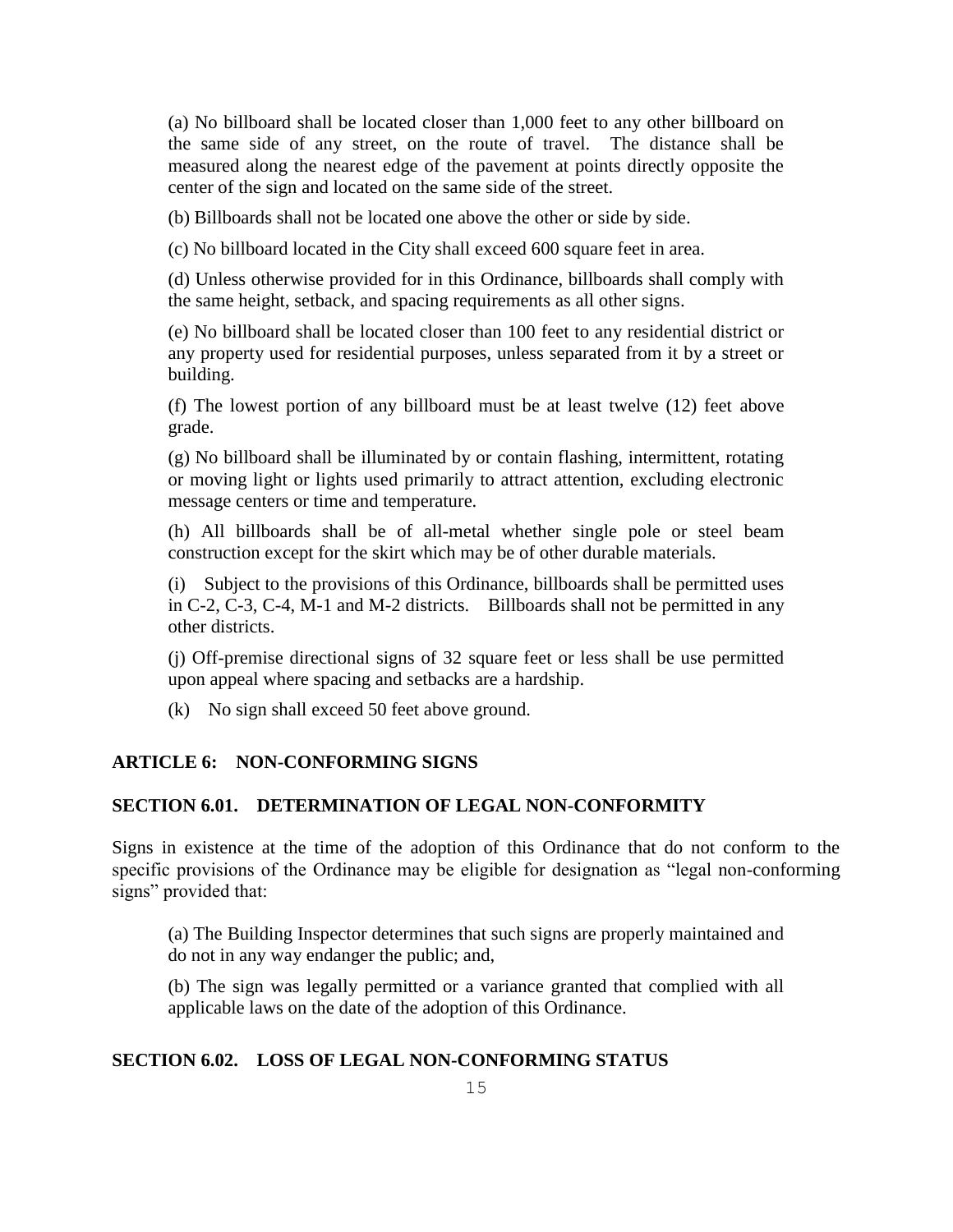A legal non-conforming sign may lose this designation if:

(a) The sign is relocated or replaced;

(b) The structure or size of the sign is altered in any way except to conform with the specific provisions of this Ordinance, normal maintenance excepted; or,

(c) The sign is abandoned for a period of six (6) consecutive months.

### **SECTION 6.03. MAINTENANCE AND REPAIR OF NON-CONFORMING SIGNS**

A legal non-conforming sign is subject to all requirements of this Ordinance regarding safety, maintenance and repair; provided however, if a sign suffers more than fifty percent (50%) appraised damage or deterioration, the sign must be brought into compliance with this Ordinance or be removed. A legally non-conforming off-premise sign shall only be replaced by a sign which conforms with the provisions of Article 5 of this Ordinance.

### **ARTICLE 7: CONSTRUCTION SPECIFICATIONS**

### **SECTION 7.01. COMPLIANCE WITH BUILDING AND ELECTRICAL CODES**

All signs shall be constructed in accordance with the requirements of the Standard Building Code and the National Electrical Code.

### **SECTION 7.02. ANCHORING**

(a) No sign shall be suspended by non-rigid attachments that will allow the sign to swing in the wind.

(b) All freestanding signs shall have self-supporting structures erected on or permanently attached to concrete foundations.

(c) All portable signs on display shall be braced or secured to prevent motion.

### **SECTION 7.03. WIND LOADS**

All signs shall be designed and constructed to meet the wind loading requirements as set forth in the Standard Building Code.

### **SECTION 7.04. ADDITIONAL CONSTRUCTION SPECIFICATIONS**

(a) No signs shall be erected, constructed or maintained so as to obstruct any fire escape, required exit, window or door opening used as a means of egress.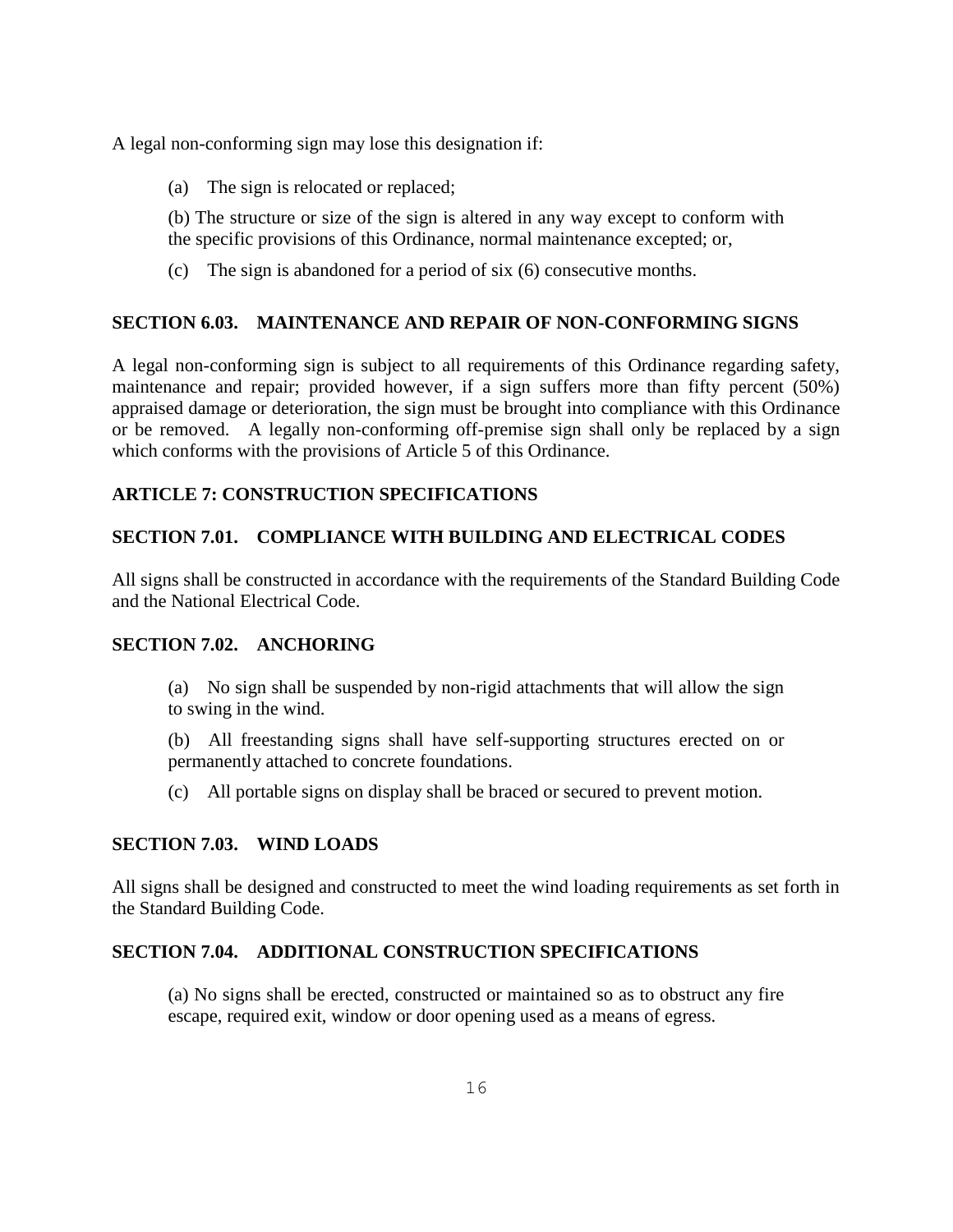(b) No sign shall be attached in any form, shape or manner which will interfere with any opening required for ventilation.

(c) Signs shall be located in so as to maintain horizontal and vertical clearance of all overhead electrical conductors independent of voltages concerned.

#### **ARTICLE 8: ADMINISTRATION AND ENFORCEMENT**

#### **SECTION 8.01. CODE ADMINISTRATION**

The Building Inspector of the City of Talladega is authorized to process applications for permits and variances and enforce and carry out all provisions of this Ordinance, both in letter and in spirit.

The Building Inspector is empowered, upon presentation of proper credentials, to enter or inspect any building, structure, or premises in the City for the purpose of inspection of a sign and its structural and electrical connections and to ensure compliance withe all applicable codes and ordinances. Such inspections shall be carried out during business hours unless an emergency exists.

### **SECTION 8.02. APPLICATIONS FOR PERMITS**

Applications for a permit for the erection, alteration, or relocation of a sign shall be made to the Building Inspector upon a form provided by the Building Inspector and shall include the following information:

- (a) Name and address of the owner of the sign;
- (b) Street address or location of the property on which the sign is to be located, along with the name and address of the property owner;
- (c) The type of sign or sign structure as defined in this Ordinance; and,
- (d) A drawing or photographic rendering of the proposed sign.

#### **SECTION 8.03. PERMIT FEES**

All applications for permits filed with the Building Inspector shall be accompanied by a payment of the initial permit fee of \$25.00 for each sign.

#### **SECTION 8.04. ISSUANCE AND DENIAL**

The Building Inspector shall issue a permit and permit sticker for the erection, alteration, or relocation of a sign within five (5) days of receipt of a valid application, provided that the sign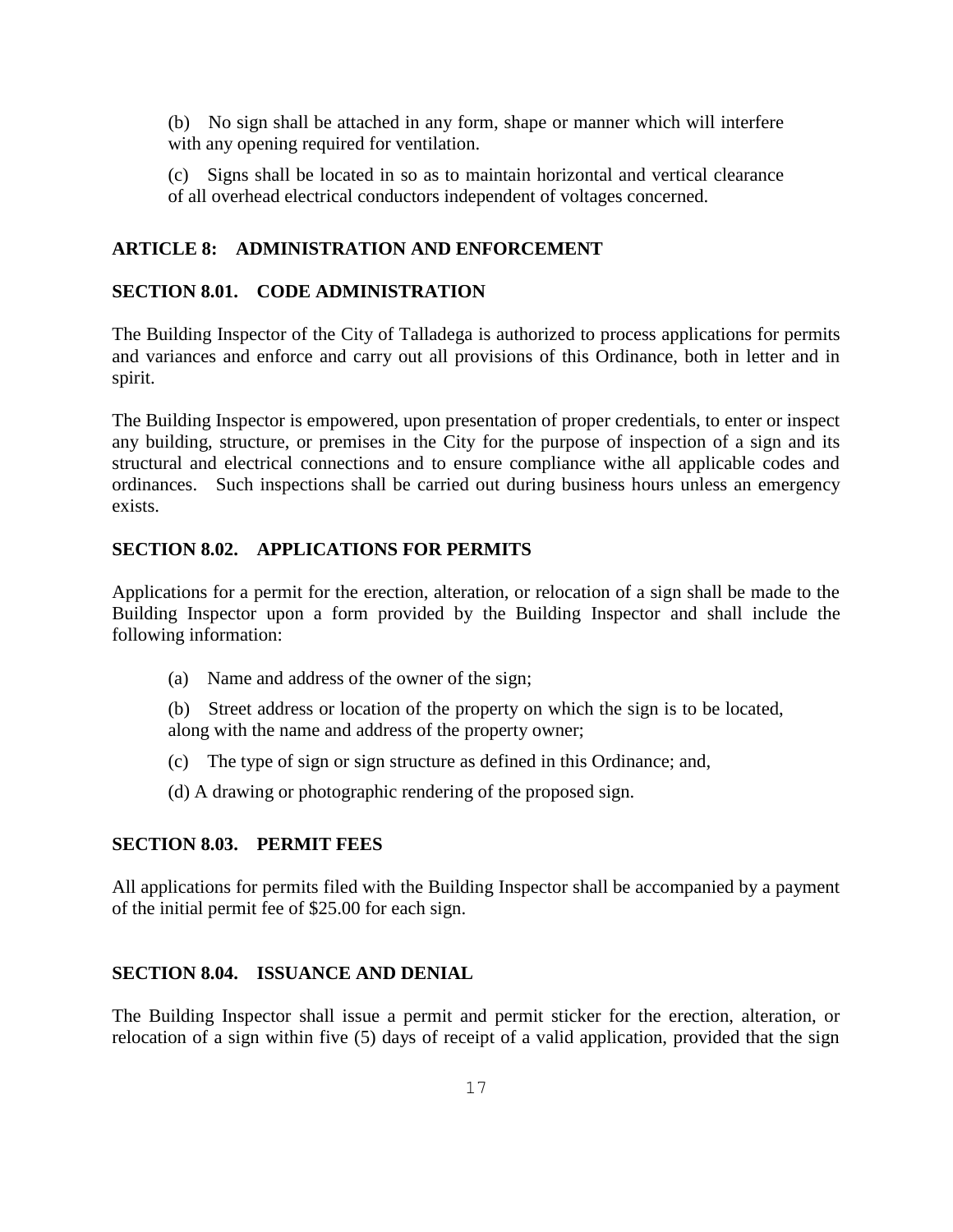complies with all applicable laws and regulations of the City. In all applications, where a matter of interpretation arises, the more specific definition or higher standard shall prevail.

When a permit is denied by the Building Inspector, the Building Inspector shall give a written notice to the applicant along with a brief statement of the reasons for denial. The Building Inspector may suspend or revoke an issued permit for any false statement or misrepresentation of fact in the application.

#### **SECTION 8.05. PERMIT CONDITIONS, REFUNDS AND PENALTIES**

If a permit is denied, the permit fee will be refunded to the applicant. A permit issued by the Building Inspector becomes null and void if work is not commenced within 90 days of issuance. If work authorized by the permit is suspended or abandoned for 90 days, the permit must be renewed with an additional payment of the original fee.

If any sign is installed or placed on any property prior to receipt of a permit, the specified permit fee shall be doubled. However, payment of the doubled fee shall not relieve any person of any other requirements or penalties prescribed in the Ordinance.

#### **SECTION 8.06. VARIANCES**

In obtaining a permit, the applicant may apply to the Building Inspector for a variance from certain requirements of this Ordinance. A variance may be granted by the Board of Adjustments and Appeals where the literal application of the Ordinance would create a particular hardship for the sign user and the following criteria are met:

(a) A literal application of the Ordinance would not allow the property to be used at its highest and best use zoned;

(b) The granting of the requested variance would not be materially detrimental to the property owners in the vicinity;

(c) Hardship caused the sign user under a literal interpretation of the Ordinance is due to conditions unique to that property and does not apply generally to the City; and,

(d) The granting of the variance would not be contrary to the general objectives of this Ordinance.

In granting a variance, the Board of Adjustments may attach additional requirements necessary to carry out the spirit and purpose of this Ordinance in the public interest.

#### **SECTION 8.07. VIOLATIONS**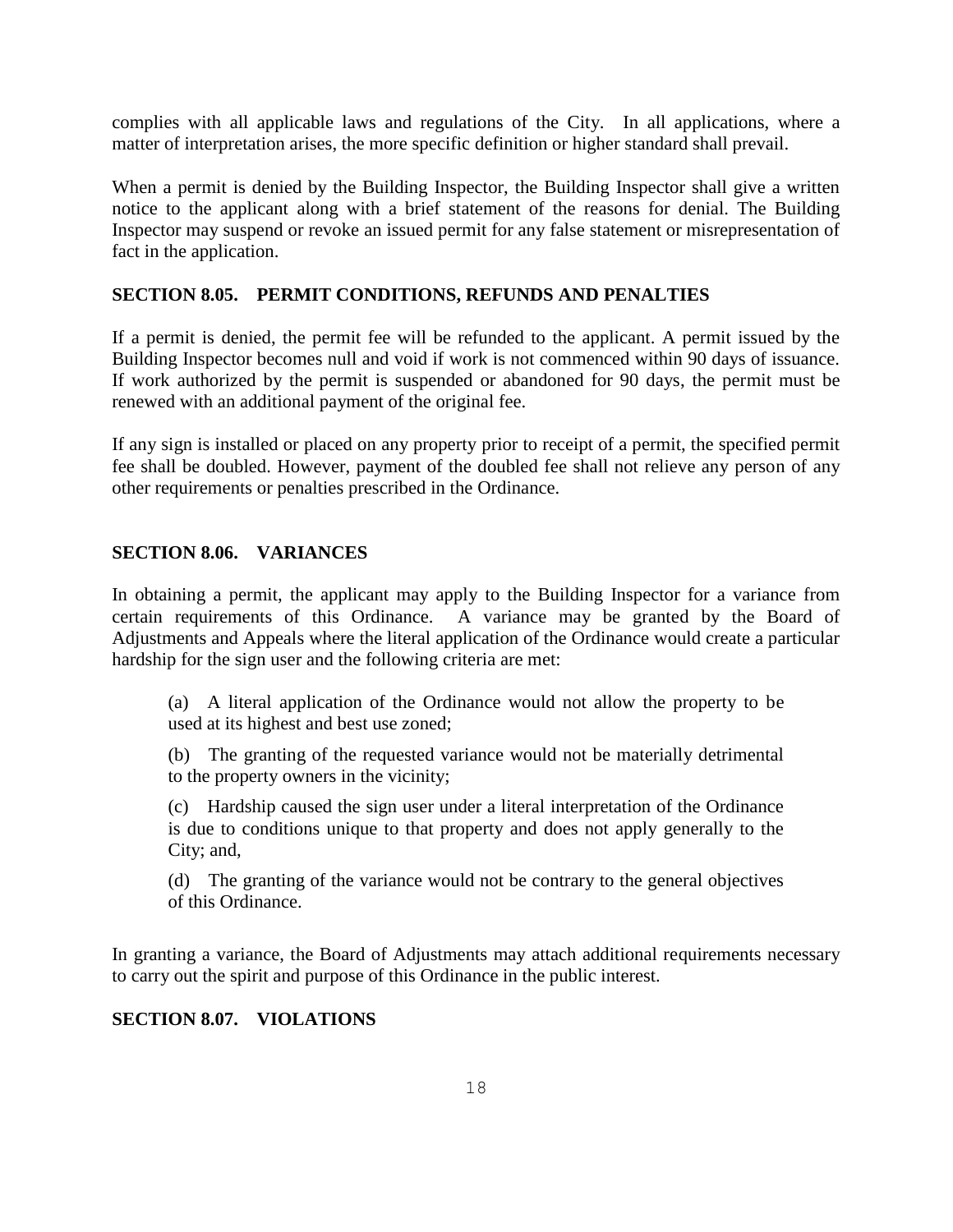(a) Where a violation of this Ordinance exists, the Building Inspector shall issue a written citation to the alleged violator to comply with the provisions of this Ordinance. The citation shall specify those sections of the Ordinance that the owner may be in violation of and shall state that the owner has 30 days from the date of the citation in which to correct the alleged violation.

(b) If upon inspection, the Building Inspector finds that a sign is abandoned or structurally, materially, or electrically defective, or in any way endangers the public, the Building Inspector shall issue a written citation to the owner and occupant of the premises to repair or remove the sign within 30 days of the date of citation.

(c) In those cases where due to the condition of the sign or the sign's mounting or location it poses or constitutes a danger to the public health and safety of the citizens of Talladega, the Building Inspector may cause the immediate removal of said sign without notice. Signs in violation of the City Building Code or the City Traffic Code are prima facie a hazard to the public health and safety.

#### **SECTION 8.08. REMOVAL OF SIGNS BY THE BUILDING INSPECTOR**

(a) Whenever a condition prohibited by this Ordinance is found to exist on private property within the City, the Building Inspector shall declare the condition a public nuisance and cause a written notice to be mailed by first class mail to "Occupant" at the address of the property upon which the nuisance exists and to the owner of said property as the information is listed in the records of the Revenue Commissioner of Talladega County, Alabama. If the property is a vacant lot, written notice will be mailed by first class mail to the owner of said property as the information is listed in the ad valorem tax records in the office of the Revenue Commissioner of Talladega County, Alabama.

(b) Said notice shall contain the following:

1. A description of the real property, by street address or otherwise, on which the public nuisance sign exists;

2. A direction to abate the nuisance occasioned by the public nuisance sign within ten (10) days from the date of the notice;

3. A description of the public nuisance sign;

4. A statement that unless the nuisance occasioned by the public nuisance sign is abated, the City will abate the nuisance and the cost of abatement may be assessed against the property and may be added to the next regular taxes levied against the property;

5. The date and time of the regularly scheduled City Council meeting at which a resolution will be presented to the City Council of the City of Talladega to approve the abatement of the nuisance and authorize assessment of the cost of abatement;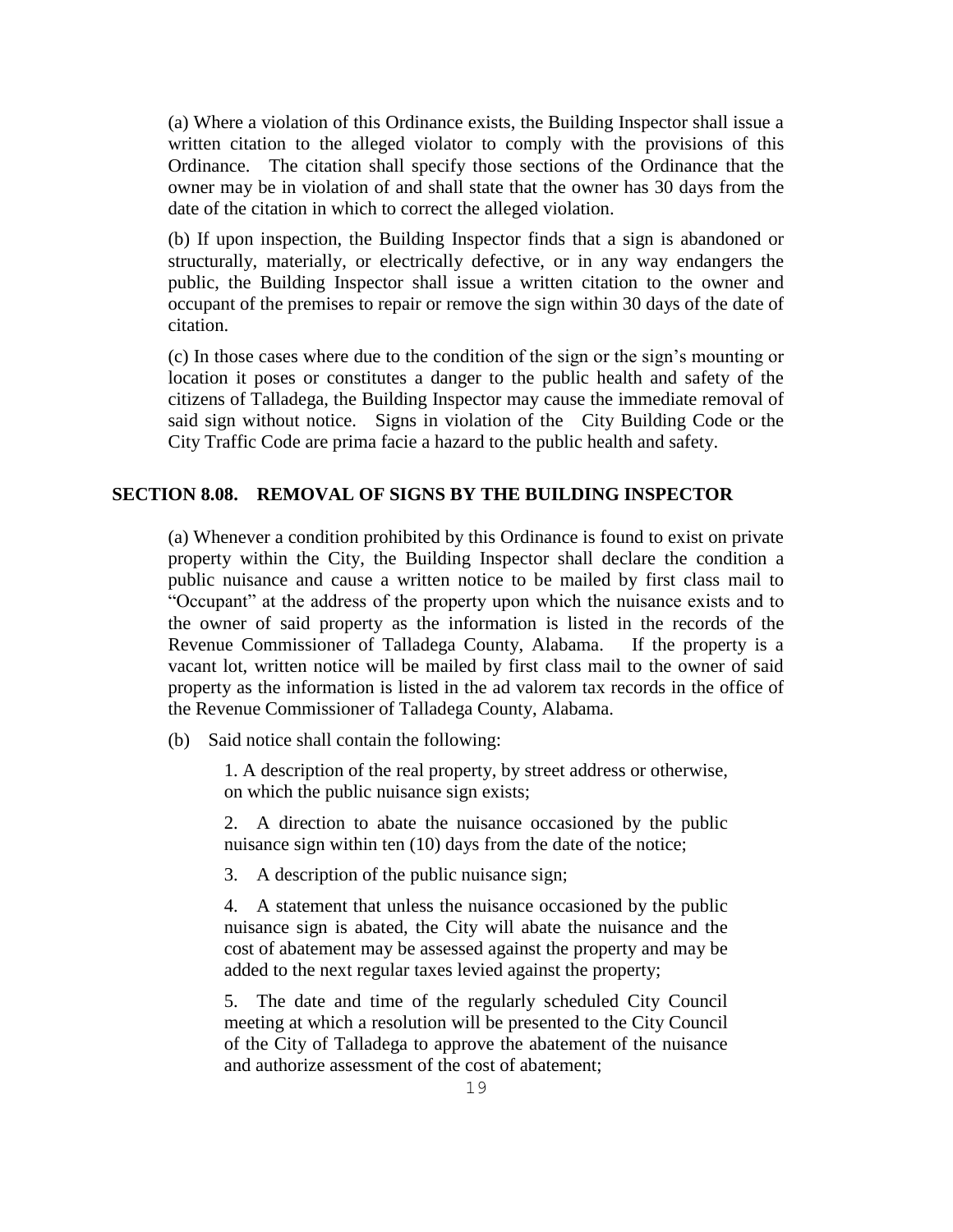6. A statement regarding the procedure for filing an objection to abatement of the nuisance and assessment of the cost of abatement against the property;

7. A statement that an administrative fee of \$150.00 also shall be assessed upon the property if the nuisance is not abated within ten (10) days of the notice to the owner and may be added to the next regular taxes levied against the property; and,

8. A statement that failure to abate the nuisance with ten (10) days from the date of the notice may result in criminal prosecution.

(c) In addition, a written notice entitled "Notice to Abate Nuisance" shall be conspicuously posted on the property where the nuisance exists notifying the owner/occupant that a nuisance exists and that the City will take action to abate said nuisance if the nuisance is not abated within ten (10) days following the posting of the written notice. The Building Inspector of the City of Talladega shall maintain a record of written notice posted on private property including the date of the posting of the written notice, the street address of the property where the written notice is posted and the name of the person posting the written notice.

#### **SECTION 8.09. PENALTIES**

(a) Filing of timely objection to condition declared a nuisance:

1. The owner, occupant, lessee or person in control of property whereupon a public nuisance sign is located may file an objection to the declaration by the City that the condition constitutes a nuisance by notifying in writing the Building Inspector or his duly appointed agent at least four (4) business days prior to the date of the regular scheduled meeting of the City Council at which the resolution ordering the abatement of the nuisance and assessing the cost of abatement has been scheduled.

2 . The owner, occupant, lessee or person in control of said property shall also file the objection to the declaration by the City that the condition constitutes a nuisance by notifying in writing the City Clerk's office at least four (4) business days prior to the date of the regular scheduled meeting of the City Council at which the resolution ordering the abatement of the nuisance and assessing the cost of abatement has been scheduled.

(b) The City Council shall hear and consider all evidence, objections, and protests regarding whether or not the condition constitutes a nuisance and whether same should be ordered abated or removed. The City Council may continue the hearing from time to time. Upon the conclusion of the hearing, the City Council shall decide whether a public nuisance exists and, if so, shall order it to be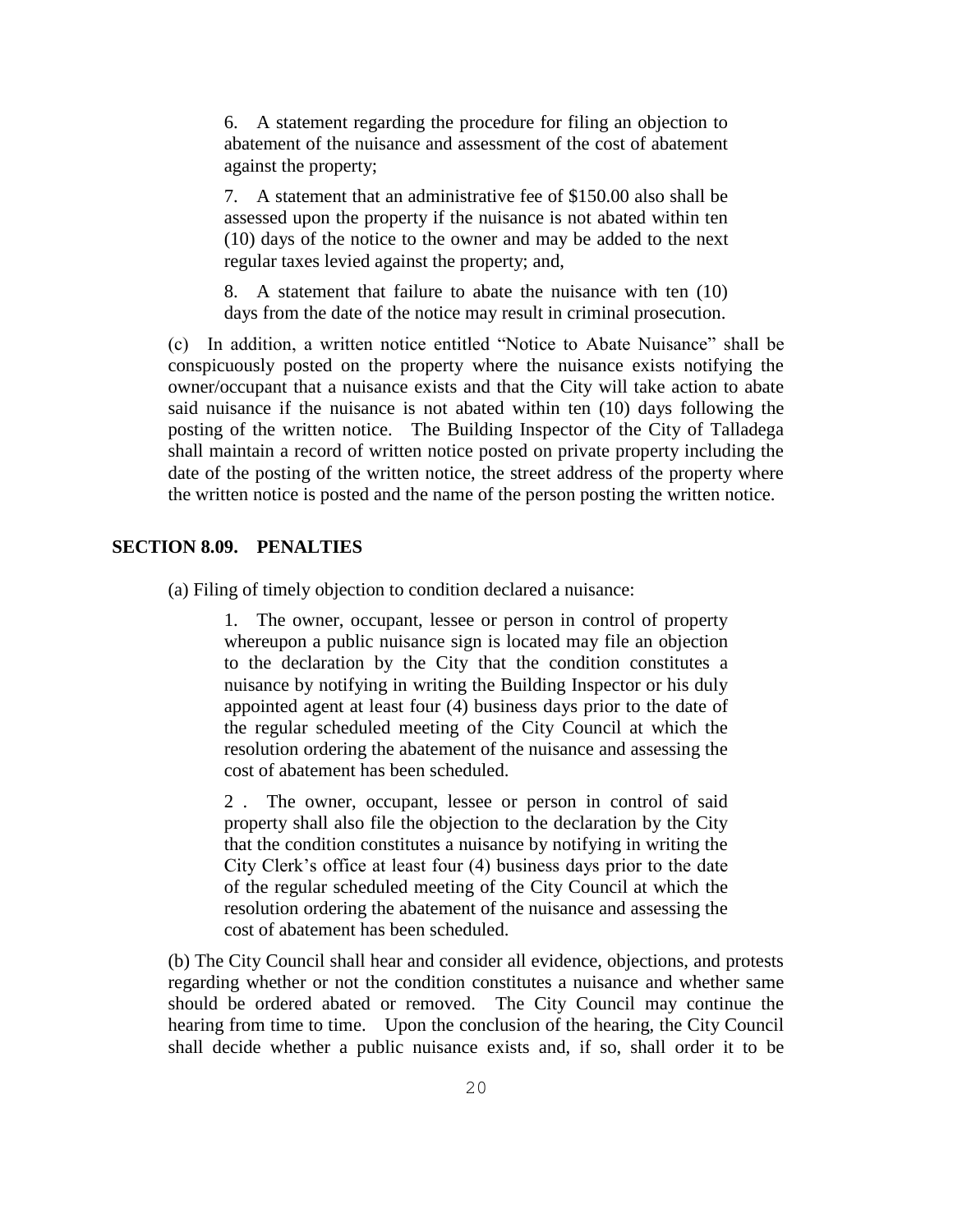removed or abated with respect to any property or part thereof described. The City Council, by passage of a resolution ordering abatement of the public nuisance, shall be deemed to have acquired jurisdiction to proceed and to perform or have performed the work of removal or abatement with respect to the property or part thereof. The decision of the City Council on the matter shall be deemed final and conclusive.

(c) If a timely objection is not filed with the City Clerk or Building Inspector or his duly appointed agent or if the owner, occupant, lessee or person in control of the property fails to appear at the hearing, no additional public hearing will be held on an individual property and abatement of the nuisance will proceed and costs of the abatement assessed to the owner of the property as ordered by resolution of the City Council. In such instance, the City Council shall be deemed to have acquired jurisdiction to proceed and either to perform or have performed the work of removal or abatement with respect to the property or part thereof and the decision of the City Council shall be deemed final and conclusive.

(d) Upon a final decision and resolution of the City Council declaring the public nuisance sign to be a public nuisance and ordering the said public nuisance abated and prior to abatement of the public nuisance, the Building Inspector shall cause a written notice to be mailed by first class mail to the owner, occupant, lessee or person in control of the property informing that person of the decision of the City Council.

#### **SECTION 8.10. APPEALS**

(a) If the nuisance is not abated within ten (10) days of the date of the notice, there shall be an administrative fee of \$150.00, which shall be added to the actual cost for abatement of the nuisance and shall be included in the amount of the lien filed with the appropriate official who is charged with the collection of taxes or assessments. The administrative fee shall be assessed against the owner of the property even if the nuisance is not ultimately abated by employees of the City or the City's agent. The City may collect the administrative fee through court action or other lawful means; however, no lien may be placed against the owner's property solely to recover administrative costs.

(b) If the City initiates the removal and abatement of multiple public nuisance signs or nuisance conditions on the same property at the same time, only one administrative fee will be assessed.

#### **SECTION 8.11. ABATEMENT PROCEDURE SEPARATE FROM PENALTY**.

(a) The requirement to abate a nuisance is not a penalty for violating this Ordinance but is an additional remedy. Abatement proceedings and criminal prosecution of a violation may occur simultaneously. Neither the initiation of